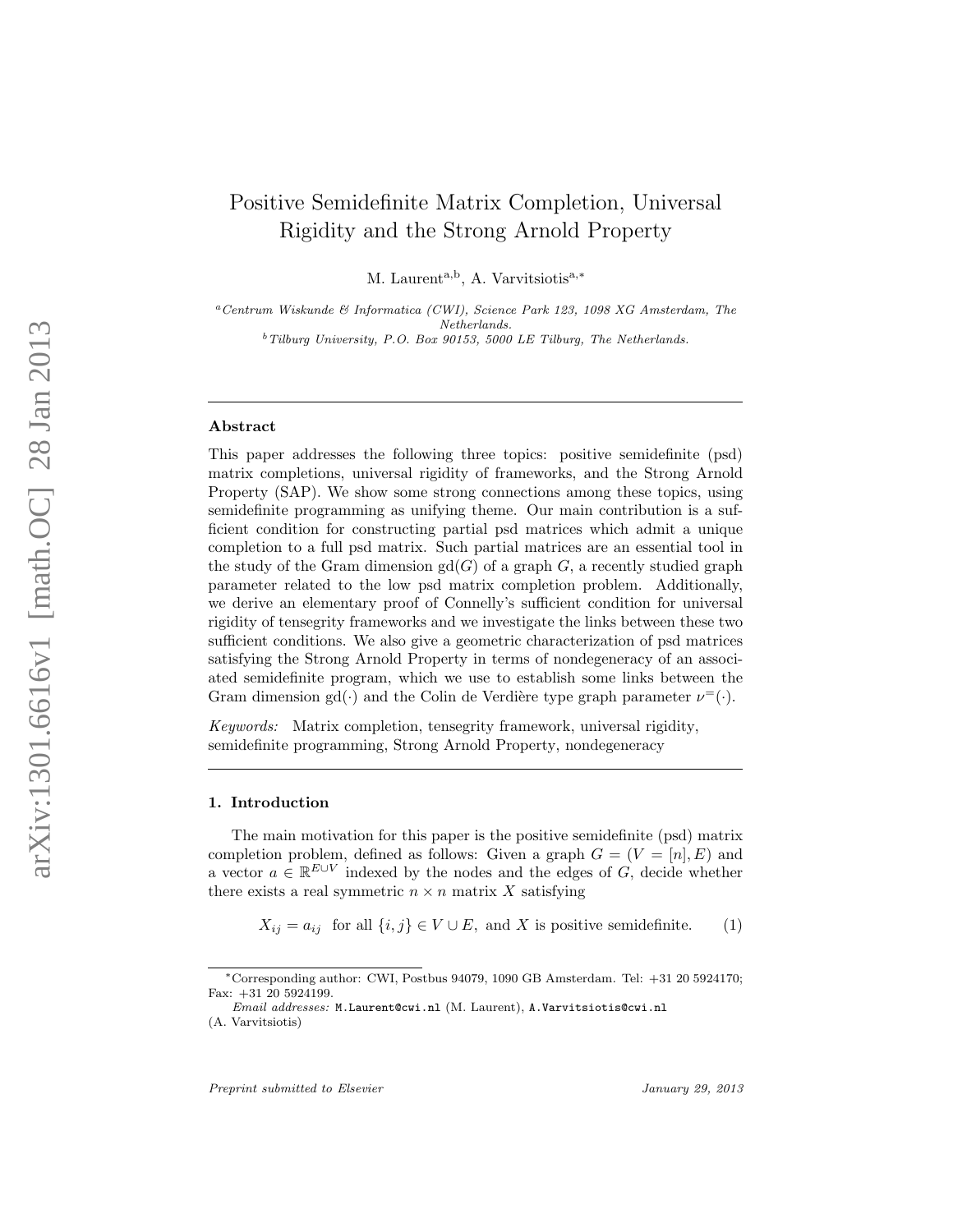Throughout the paper we identify V with the set of diagonal pairs  $\{i, i\}$  for  $i \in V$ . Any vector  $a \in \mathbb{R}^{V \cup E}$  can be viewed as a partial symmetric matrix whose entries are determined only at the diagonal positions (corresponding to the nodes) and at the off-diagonal positions corresponding to the edges of G. A vector  $a \in \mathbb{R}^{V \cup E}$  is called a *G-partial psd matrix* when [\(1\)](#page-0-0) is feasible, i.e., when the partial matrix a admits at least one completion to a full psd matrix.

The psd matrix completion problem is an instance of the semidefinite programming feasibility problem, and as such its complexity is still unknown [\[33\]](#page-27-0). A successful line of attack embraced in the literature has been to identify graph classes for which some of the handful of known necessary conditions that guarantee that a G-partial matrix is completable are also sufficient (see e.g. [\[5,](#page-25-0) [17,](#page-26-0) [22\]](#page-26-1)).

In this paper we develop a systematic method for constructing partial psd matrices with the property that they admit a unique completion to a fully specified psd matrix. Such partial matrices are a crucial ingredient for the study of two new graph parameters considered in [\[14,](#page-25-1) [24,](#page-26-2) [25\]](#page-26-3), defined in terms of ranks of psd matrix completions of G-partial matrices. The first one is the Gram dimension  $gd(.)$  which we will introduce in Section [5.2](#page-23-0) and whose study is motivated by the low rank psd matrix completion problem [\[24,](#page-26-2) [25\]](#page-26-3). The second one is the extreme Gram dimension  $\text{egd}(\cdot)$  whose study is motivated by its relevance to the bounded rank Grothendieck constant of a graph [\[14\]](#page-25-1). Several instances of partial matrices with a unique psd completion were constructed in [\[14,](#page-25-1) [24,](#page-26-2) [25\]](#page-26-3), but the proofs were mainly by direct case checking. In this paper we give a sufficient condition for constructing partial psd matrices with a unique psd completion (Theorem [3.2\)](#page-8-0) and using this condition we can recover most examples of [\[14,](#page-25-1) [24,](#page-26-2) [25\]](#page-26-3) (see Section [3.3\)](#page-9-0).

The condition for uniqueness of a psd completion suggests a connection to the theory of universally rigid frameworks. A *framework*  $G(\mathbf{p})$  consists of a graph  $G = (V = [n], E)$  together with an assignment of vectors  $\mathbf{p} = \{p_1, \ldots, p_n\}$  to the nodes of the graph. The framework  $G(\mathbf{p})$  is said to be *universally rigid* if it is the only framework having the same edge lengths in any space, up to congruence. A related concept is that of global rigidity of frameworks. A framework  $G(\mathbf{p})$  in  $\mathbb{R}^d$  is called *globally rigid in*  $\mathbb{R}^d$  if up to congruence it is the only framework in  $\mathbb{R}^d$  having the same edge lengths. Both concepts have been extensively studied and there exists an abundant literature about them (see e.g.  $[9, 10, 11, 12, 16]$  $[9, 10, 11, 12, 16]$  $[9, 10, 11, 12, 16]$  $[9, 10, 11, 12, 16]$  $[9, 10, 11, 12, 16]$ ) and references therein).

The analogue of the notion of global rigidity, in the case when Euclidean distances are replaced by inner products, was recently investigated in [\[35\]](#page-27-1). There it is shown that many of the results that are valid in the setting of Euclidean distances can be adapted to the so-called 'spherical setting'. The latter terminology refers to the fact that when the vectors  $p_1, \ldots, p_n \in \mathbb{R}^d$  are restricted to lie on the unit sphere then their pairwise inner products lead to the study of the spherical metric space, where the distance between two points  $p_i, p_j$  is given by  $arccos(p_i^{\mathsf{T}} p_j)$ , i.e., the angle formed between the two vectors [\[34\]](#page-27-2). Taking this analogy further, our sufficient condition for constructing partial psd matrices with a unique psd completion can be interpreted as the analogue in the spheri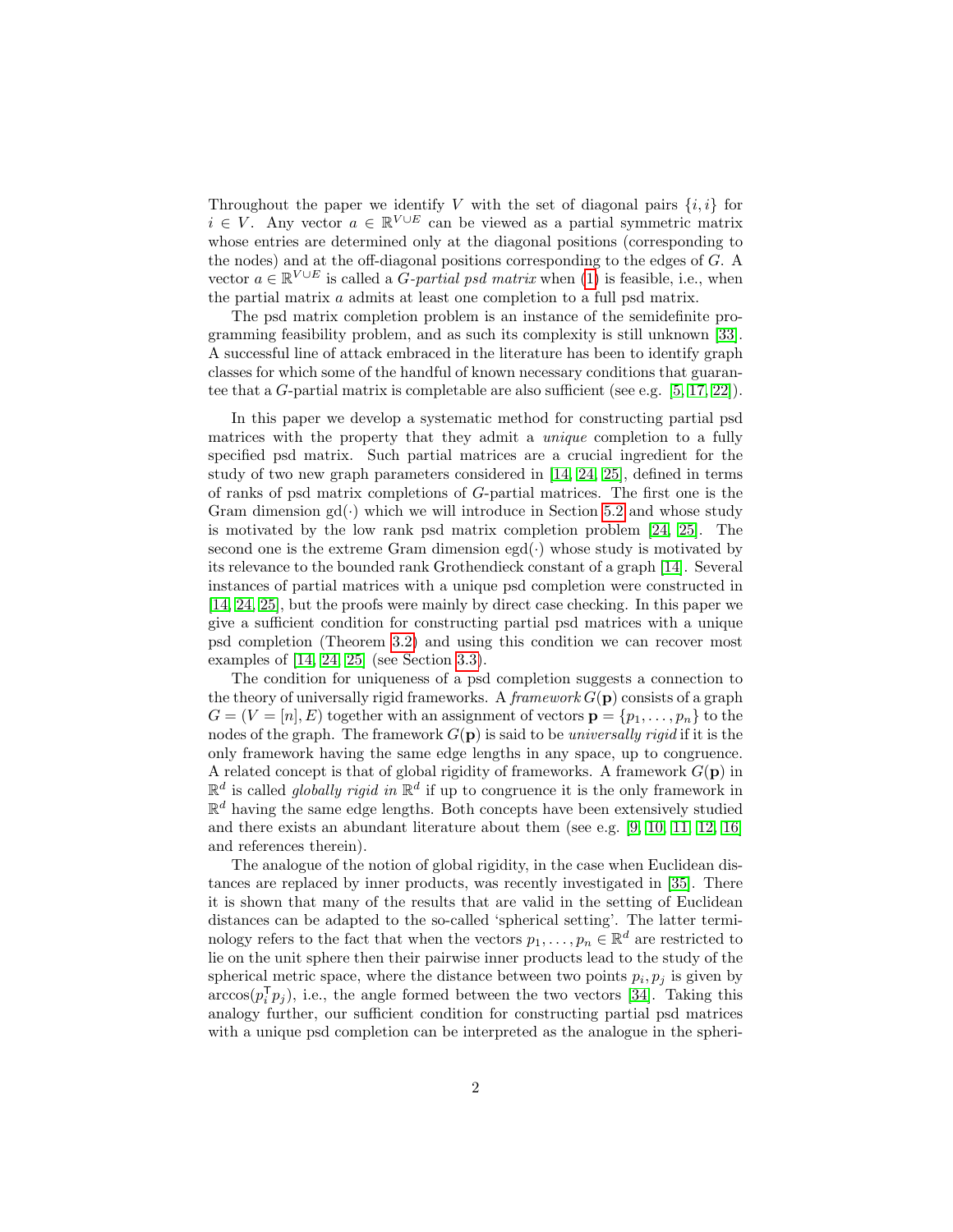cal setting of Connelly's celebrated sufficient condition for universal rigidity of frameworks (see the respective results from Theorem [3.2](#page-8-0) and Theorem [4.4\)](#page-15-0).

The unifying theme of this paper is semidefinite programming (SDP). In particular, the notions of SDP nondegeneracy and strict complementarity play a crucial role in this paper. This should come as no surprise as there are already well established links between semidefinite programming and universal rigidity [\[3\]](#page-25-6) and psd matrix completion with SDP nondegeneracy [\[31\]](#page-27-3). To arrive at our results we develop a number of tools that build upon fundamental results guaranteeing the uniqueness of optimal solutions to SDP's.

Using this machinery we can also give new proofs of some known results, most notably a short and elementary proof of Connelly's sufficient condition for universal rigidity (Theorem [4.4\)](#page-15-0). With the intention to make Section [4](#page-13-0) a self contained treatment of universal rigidity we also address the case of generic universally rigid frameworks (Section [4.2\)](#page-17-0). Lastly, we investigate the relation between our sufficient condition and Connelly's sufficient condition and show that in some special cases they turn out to be equivalent (Section [4.3\)](#page-19-0).

In this paper we also revisit a somewhat elusive matrix property called the Strong Arnold Property (SAP) whose study is motivated by the celebrated Colin de Verdière graph parameter  $\mu(\cdot)$  introduced in [\[8\]](#page-25-7). We present a geometric characterization of matrices fulfilling the SAP by associating them with the extreme points of a certain spectrahedron (Theorem [5.2\)](#page-22-0). Furthermore, we show that psd matrices having the SAP can be understood as nondegenerate solutions of certain SDP's (Theorem [5.3\)](#page-22-1).

Lastly, using our tools we can shed some more light and gain insight on the relation between two graph parameters that have been recently studied in the literature. The first one is the parameter  $\nu$ <sup>=</sup>(·) of [\[18,](#page-26-5) [19\]](#page-26-6), whose study is motivated by its relation to the Colin de Verdiere graph parameter  $\mu(\cdot)$ . The second one is the *Gram dimension*  $gd(.)$  of a graph, introduced in [\[24,](#page-26-2) [25\]](#page-26-3), whose study is motivated by its relation to the low rank psd matrix completion problem. In particular we reformulate  $\nu^=(\cdot)$  in terms of the maximum Gram dimension of certain G-partial psd matrices satisfying a nondegeneracy property (Theorem [5.9\)](#page-24-0), which enables us to recover that  $gd(G) \geq \nu^=(G)$  for any graph  $G$  (Corollary [5.10\)](#page-24-1).

#### Contents.

The paper is organized as follows. In Section [2](#page-3-0) we group some basic facts about semidefinite programming that we need in the paper. In Section [3](#page-7-0) we present our sufficient condition for the existence of unique psd completions (in the general setting of tensegrities, i.e., allowing equalities and inequalities), and we illustrate its use by several examples. In Section [4](#page-13-0) we present a simple proof for Connelly's sufficient condition for universally rigid tensegrities (generic and non-generic) and we investigate the links between these two sufficient conditions for the spherical and Euclidean distance settings. Finally in Section [5](#page-21-0) we revisit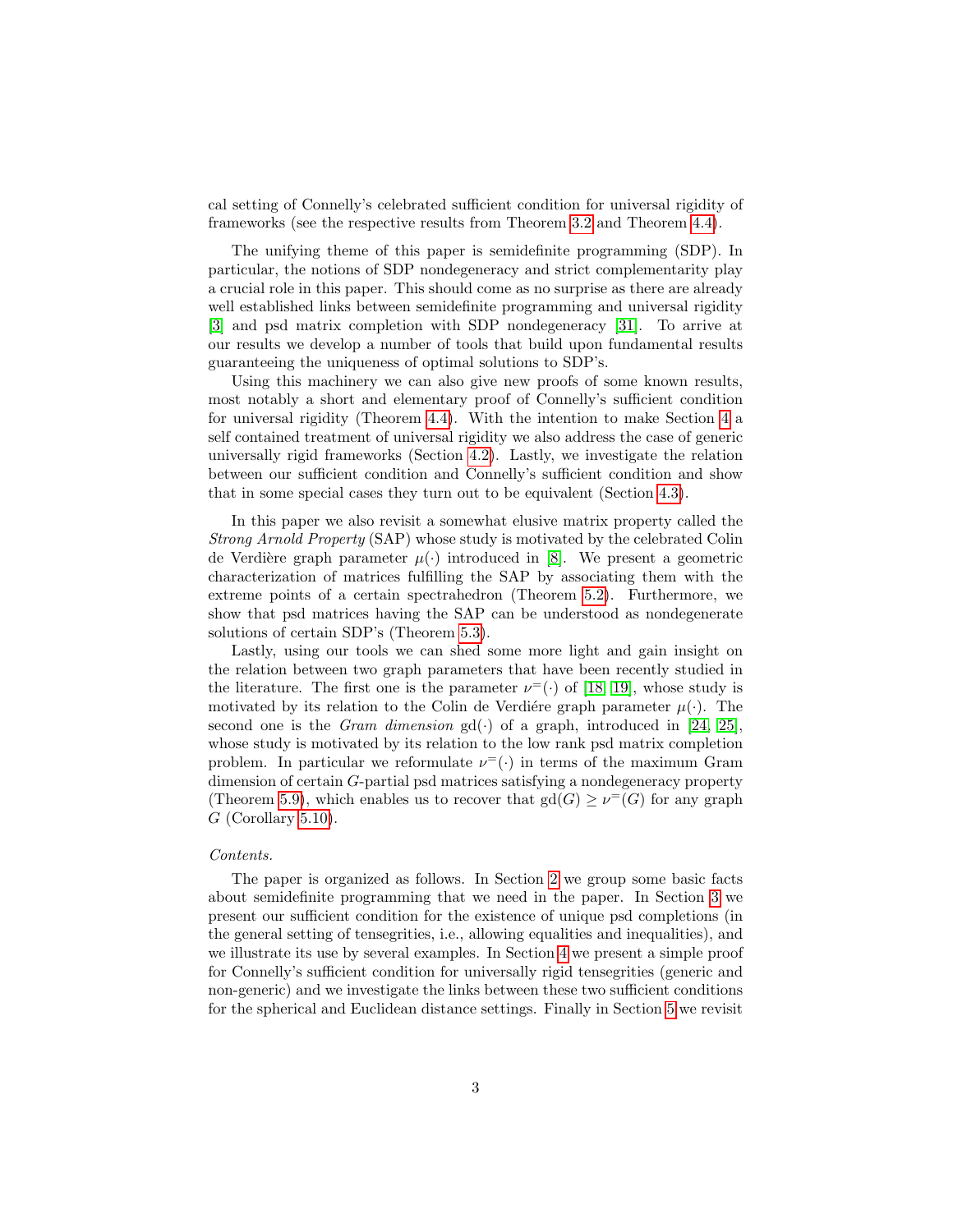the Strong Arnold Property, we present a geometric characterization of psd matrices having the SAP in terms of nondegeneracy of semidefinite programming, which we use to establish a link between the graph parameters  $gd(\cdot)$  and  $\nu^=(\cdot)$ .

# Notation.

Let C be a closed convex set. A convex subset  $F \subseteq C$  is called a face of C if, for any  $x, y \in C$ ,  $\lambda x + (1 - \lambda)y \in F$  for some scalar  $\lambda \in (0, 1)$  implies  $x, y \in F$ . A point  $x \in C$  is called an *extreme point* of C if the set  $\{x\}$  is a face of C. A vector z is said to be a *perturbation* of  $x \in C$  if  $x \pm \epsilon z \in C$  for some  $\epsilon > 0$ . The set of perturbations of  $x \in C$  form a linear space which we denote as  $\text{Pert}_C(x)$ . Clearly, x is an extreme point of C if and only if  $Pert_C(x) = \{0\}.$ 

We denote by  $e_1, \dots, e_n \in \mathbb{R}^n$  the standard unit vectors in  $\mathbb{R}^n$  and for  $1 \leq i \leq j \leq n$ , we define the symmetric matrices  $E_{ij} = (e_i e_j^{\mathsf{T}} + e_j e_i^{\mathsf{T}})/2$  and  $F_{ij} = (e_i - e_j)(e_i - e_j)^T$ . Given vectors  $p_1, \ldots, p_n \in \mathbb{R}^d$ ,  $\lim\{p_1, \ldots, p_n\}$  denotes their linear span which is a vector subspace of  $\mathbb{R}^d$ . We also use the shorthand notation  $[n] = \{1, ..., n\}.$ 

Throughout  $S^n$  denotes the set of real symmetric  $n \times n$  matrices and  $S^n_+$ the subcone of positive semidefinite matrices. For a matrix  $X \in \mathcal{S}^n$  its kernel is denoted as Ker X and its range as Ran X. The *corank* of a matrix  $X \in \mathcal{S}^n$  is the dimension of its kernel. For a matrix  $X \in \mathcal{S}^n$ , the notation  $X \succeq 0$  means that X is positive semidefinite (abbreviated as psd). The space  $S<sup>n</sup>$  is equipped with the trace inner product given by  $\langle X, Y \rangle = \text{Tr}(XY) = \sum_{i,j=1}^n X_{ij} Y_{ij}$ . We will use the following property: For two positive semidefinite matrices  $X, Y \in \mathcal{S}_{+}^{n}$ ,  $\langle X, Y \rangle \geq 0$ , and  $\langle X, Y \rangle = 0$  if and only if  $XY = 0$ .

Given vectors  $p_1, \dots, p_n \in \mathbb{R}^d$ , their *Gram matrix* is the  $n \times n$  symmetric matrix  $\text{Gram}(p_1,\ldots,p_n)=(p_i^{\mathsf{T}}p_j)_{i,j=1}^n$ . Clearly, the rank of the Gram matrix  $Gram(p_1, \ldots, p_n)$  is equal to the dimension of the linear span of  $\{p_1, \ldots, p_n\}$ . Moreover, two systems of vectors  $\{p_1, \ldots, p_n\}$  and  $\{q_1, \ldots, q_n\}$  in  $\mathbb{R}^d$  have the same Gram matrix, i.e.,  $p_i^T p_j = q_i^T q_j$  for all  $i, j \in [n]$ , if and only if there exists a  $d \times d$  orthogonal matrix O such that  $q_i = Op_i$  for all  $i \in [n]$ .

## <span id="page-3-0"></span>2. Semidefinite programming

In this section we recall some basic facts about semidefinite programming. Our notation and exposition follow [\[4\]](#page-25-8) (another excellent source is [\[30\]](#page-27-4)).

A semidefinite program is a convex program defined as the minimization of a linear function over an affine section of the cone of positive semidefinite matrices. In this paper we will consider semidefinite programs of the form:

$$
p^* = \sup_X \left\{ \langle C, X \rangle : X \succeq 0, \ \langle A_i, X \rangle = b_i \ (i \in I), \ \langle A_i, X \rangle \le b_i \ (i \in J) \right\}. \tag{P}
$$

Standard semidefinite programs are usually defined involving only linear equalities; we also allow here linear inequalities, since they will be used to model tensegrity frameworks in Sections [3](#page-7-0) and [4.](#page-13-0) The dual program of [\(P\)](#page-3-1) reads:

<span id="page-3-2"></span><span id="page-3-1"></span>
$$
d^* = \inf_{y,Z} \left\{ \sum_{i \in I \cup J} b_i y_i \; : \; \sum_{i \in I \cup J} y_i A_i - C = Z \succeq 0, \; y_i \ge 0 \; (i \in J) \right\}.
$$
 (D)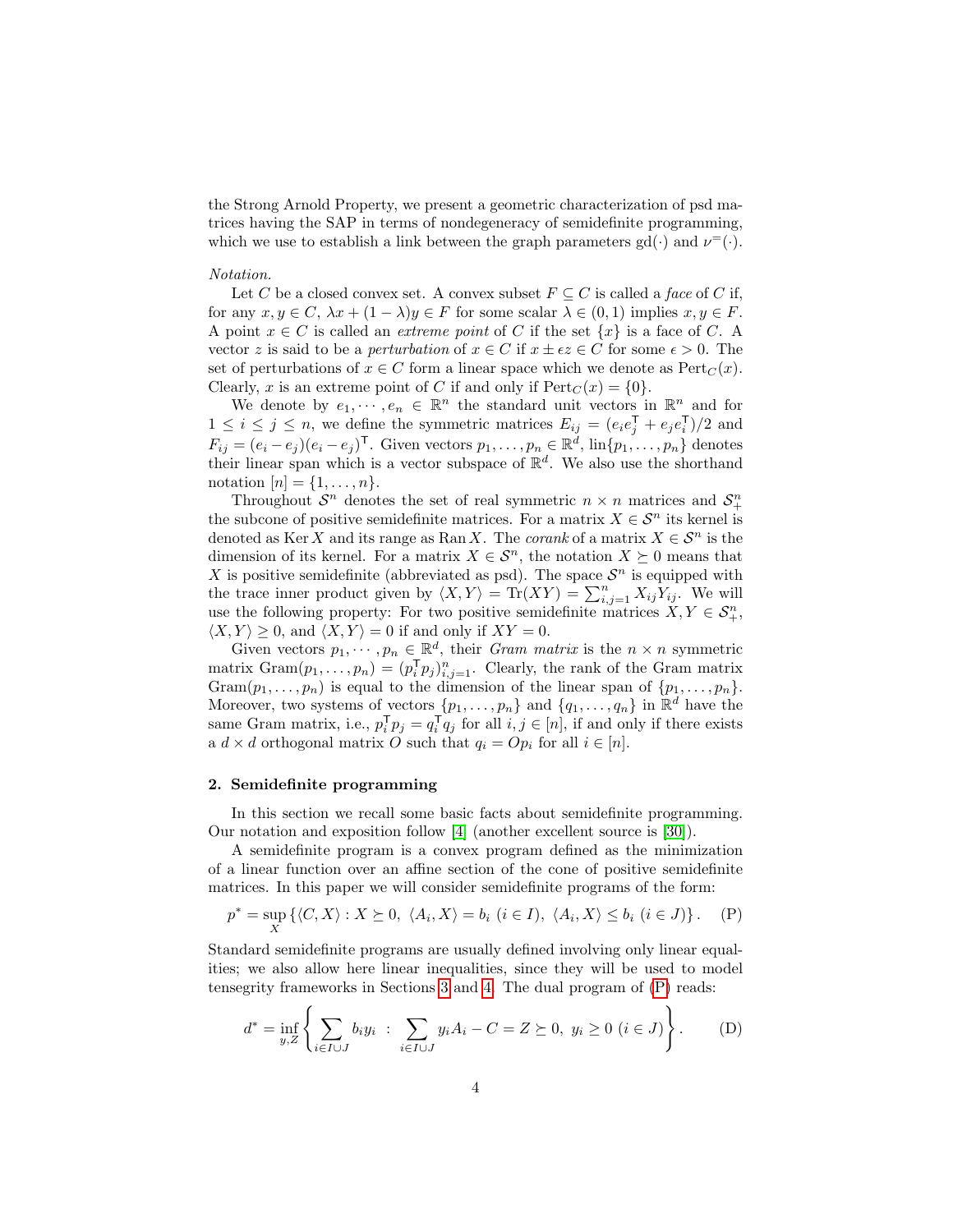Here,  $C \in \mathcal{S}^n$ ,  $A_i \in \mathcal{S}^n$   $(i \in I \cup J)$  and  $b \in \mathbb{R}^{|I|+|J|}$  are given and  $I \cap J = \emptyset$ .

We denote the primal and dual feasible regions by  $P$  and  $D$ , respectively. The primal feasible region

$$
\mathcal{P} = \{ X \in \mathcal{S}^n : X \succeq 0, \ \langle A_i, X \rangle = b_i \ (i \in I), \ \langle A_i, X \rangle \le b_i \ (i \in J) \} \tag{2}
$$

is a convex set defined as the intersection of the cone of positive semidefinite matrices with an affine subspace and some affine half-spaces. For  $J = \emptyset$ , such sets are known as spectrahedra and, for  $J \neq \emptyset$ , they are called semidefinite representable (i.e., they can be obtained as projections of spectrahedra, by using slack variables). Recently, there has been a surge of interest in the study of semidefinite representable sets since they constitute a rich class of convex sets for which there exist efficient algorithms for optimizing linear functions over them [\[6\]](#page-25-9).

As is well known (and easy to see), weak duality holds:  $p^* \leq d^*$ . Moreover, if the dual (resp. primal) is strictly feasible and  $d^*$  >  $-\infty$  (resp.  $p^*$  <  $\infty$ ), then *strong duality* holds:  $p^* = d^*$  and the primal (resp. dual) optimum value is attained.

A pair  $X, (y, Z)$  of primal and dual optimal solutions are called *complemen*tary if  $XZ = 0$  and strict complementary if moreover rank  $X + \text{rank } Z = n$ . For a matrix  $X \in \mathcal{P}$ , let  $J_X = \{i \in J : \langle A_i, X \rangle = b_i\}$  denote the set of inequality constraints that are active at X. Similarly, for a matrix  $Z \in \mathcal{D}$  set  $J_Z = \{i \in J : y_i > 0\}$ . Assuming strong duality, a pair of primal and dual feasible solutions  $X,(y, Z)$  are both optimal if and only if  $\langle X, Z \rangle = 0$  and  $J_Z \subseteq J_X$ , i.e., if  $y_i > 0$  for some  $i \in J$  then  $\langle A_i, X \rangle = b_i$ . We refer to these two conditions as the complementary slackness conditions.

The following theorem provides an explicit characterization of the space of perturbations of an element of the primal feasible region  $P$ .

**Theorem 2.1.** [\[26,](#page-26-7) [13\]](#page-25-10) Consider a matrix  $X \in \mathcal{P}$ , written as  $X = PP^{\mathsf{T}}$ , where  $P \in \mathbb{R}^{n \times r}$  and  $r = \text{rank } X$ . Then,

$$
\text{Pert}_{\mathcal{P}}(X) = \{PRP^{\mathsf{T}} : R \in \mathcal{S}^r, \ \langle PRP^{\mathsf{T}}, A_i \rangle = 0 \ (i \in I \cup J_X) \}.
$$
 (3)

As a direct application, we obtain a characterization for extreme points of the primal feasible region P.

<span id="page-4-0"></span>**Corollary 2.2.** Consider a matrix  $X \in \mathcal{P}$ , written as  $X = PP^{\mathsf{T}}$ , where  $P \in$  $\mathbb{R}^{n \times r}$  and  $r = \text{rank } X$ . The following assertions are equivalent:

- (i) X is an extreme point of  $\mathcal{P}_1$ .
- (ii) If  $R \in \mathcal{S}^r$  satisfies  $\langle P^{\mathsf{T}} A_i P, R \rangle = 0$  for all  $i \in I \cup J_X$ , then  $R = 0$ .
- (iii)  $\text{lin}\{P^{\mathsf{T}}A_iP : i \in I \cup J_X\} = \mathcal{S}^r.$

We denote by  $\mathcal{R}_r$  the manifold of symmetric  $n \times n$  matrices with rank equal to r. Given a matrix  $X \in \mathcal{R}_r$ , let  $X = Q\Lambda Q^{\mathsf{T}}$  be its spectral decomposition,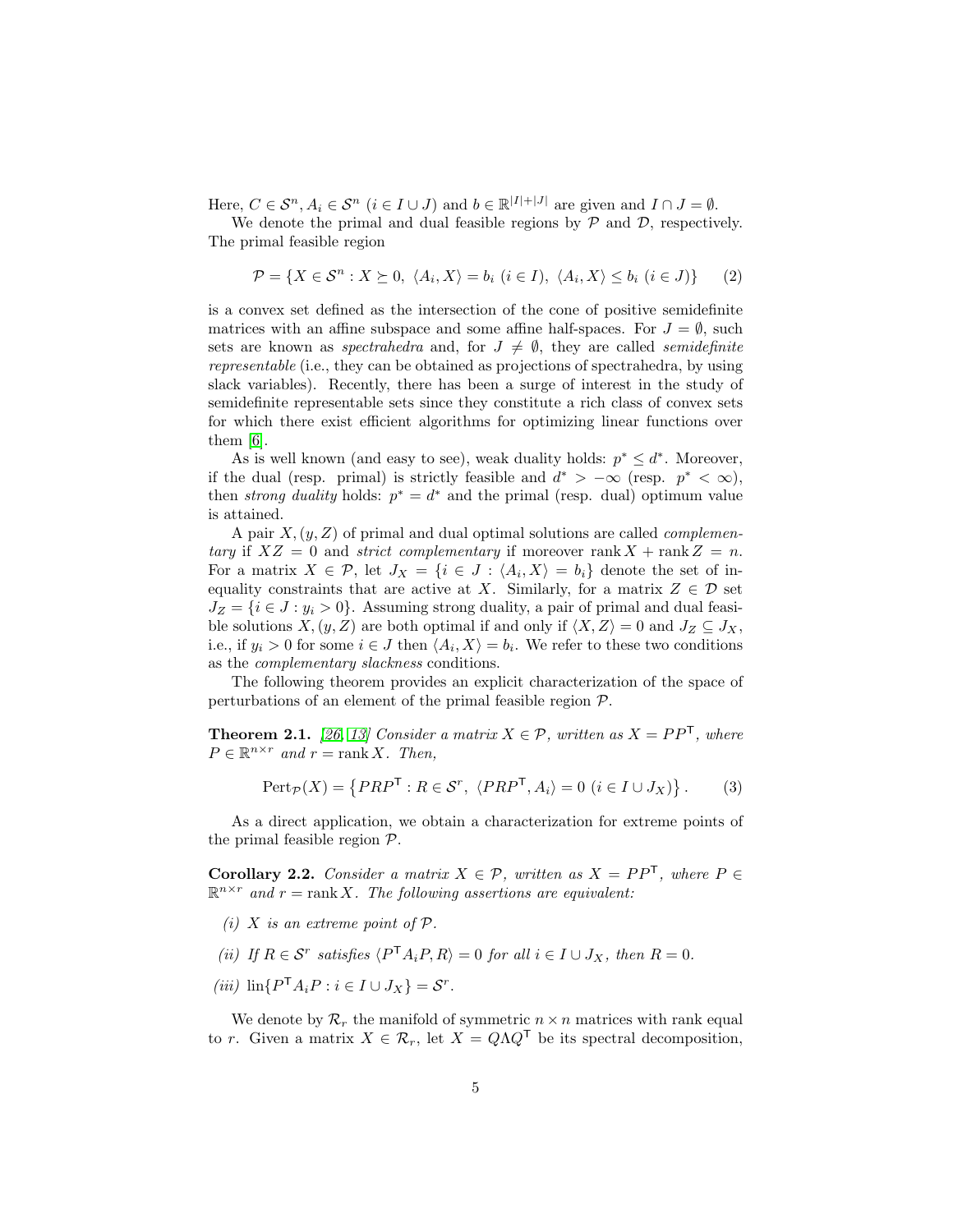where  $Q$  is an orthogonal matrix whose columns are the eigenvectors of  $X$  and  $\Lambda$  is the diagonal matrix with the corresponding eigenvalues as diagonal entries. Without loss of generality we may assume that  $\Lambda_{ii} \neq 0$  for  $i \in [r]$ .

The tangent space of  $\mathcal{R}_r$  at X is given by

$$
\mathcal{T}_X = \left\{ Q \begin{pmatrix} U & V \\ V^{\mathsf{T}} & 0 \end{pmatrix} Q^{\mathsf{T}} : U \in \mathcal{S}^r, V \in \mathbb{R}^{r \times (n-r)} \right\}.
$$
 (4)

Hence, its orthogonal complement is defined by

<span id="page-5-1"></span>
$$
\mathcal{T}_X^{\perp} = \left\{ Q \begin{pmatrix} 0 & 0 \\ 0 & W \end{pmatrix} Q^{\mathsf{T}} : W \in \mathcal{S}^{n-r} \right\}.
$$
 (5)

We will also use the equivalent description:

<span id="page-5-0"></span>
$$
\mathcal{T}_X^{\perp} = \{ M \in \mathcal{S}^n : XM = 0 \}.
$$
 (6)

We now introduce the notions of nondegeneracy and strict complementarity for the semidefinite programs [\(P\)](#page-3-1) and [\(D\)](#page-3-2) in standard form.

Definition 2.3. [\[4\]](#page-25-8) Consider the pair of primal and dual semidefinite programs [\(P\)](#page-3-1) and [\(D\)](#page-3-2). A matrix  $X \in \mathcal{P}$  is called primal nondegenerate if

<span id="page-5-5"></span>
$$
\mathcal{T}_X + \ln\{A_i : i \in I \cup J_X\}^\perp = \mathcal{S}^n. \tag{7}
$$

The pair  $(y, Z) \in \mathcal{D}$  is called dual nondegenerate if

<span id="page-5-3"></span>
$$
\mathcal{T}_Z + \ln\{A_i : i \in I \cup J_Z\} = \mathcal{S}^n. \tag{8}
$$

Next we present some well known results that provide necessary and sufficient conditions for the unicity of optimal solutions in terms of the notions of primal or dual nondegeneracy and strict complementarity. With the intention to make the section self-contained we have also included short proofs.

<span id="page-5-2"></span>**Theorem 2.4.** [\[4\]](#page-25-8) Assume that the optimal values of  $(P)$  and  $(D)$  are equal and that both are attained. If  $(P)$  has a nondegenerate optimal solution, then  $(D)$ has a unique optimal solution. (Analogously, if [\(D\)](#page-3-2) has a nondegenerate optimal solution, then  $(P)$  has a unique optimal solution.)

**Proof.** Let X be a nondegenerate optimal solution of [\(P\)](#page-3-1) and let  $(y^{(1)}, Z_1)$ ,  $(y^{(2)}, Z_2)$  be two dual optimal solutions. Complementary slackness implies that  $y_j^{(1)} = y_j^{(2)} = 0$  holds for every  $i \in J \setminus J_X$ . Hence,  $Z_1 - Z_2 \in \text{lin}\{A_i : i \in I \cup J_X\}$ . As there is no duality gap we have that  $XZ_1 = XZ_2 = 0$  and then [\(6\)](#page-5-0) implies that  $Z_1 - Z_2 \in \mathcal{T}_X^{\perp}$ . These two facts combined with the assumption that X is primal nondegenerate imply that  $Z_1 = Z_2$ . The other case is similar.  $\Box$ 

<span id="page-5-4"></span>The next lemma provides a characterization of the space of perturbations in terms of tangent spaces for a pair of strict complementary optimal solutions.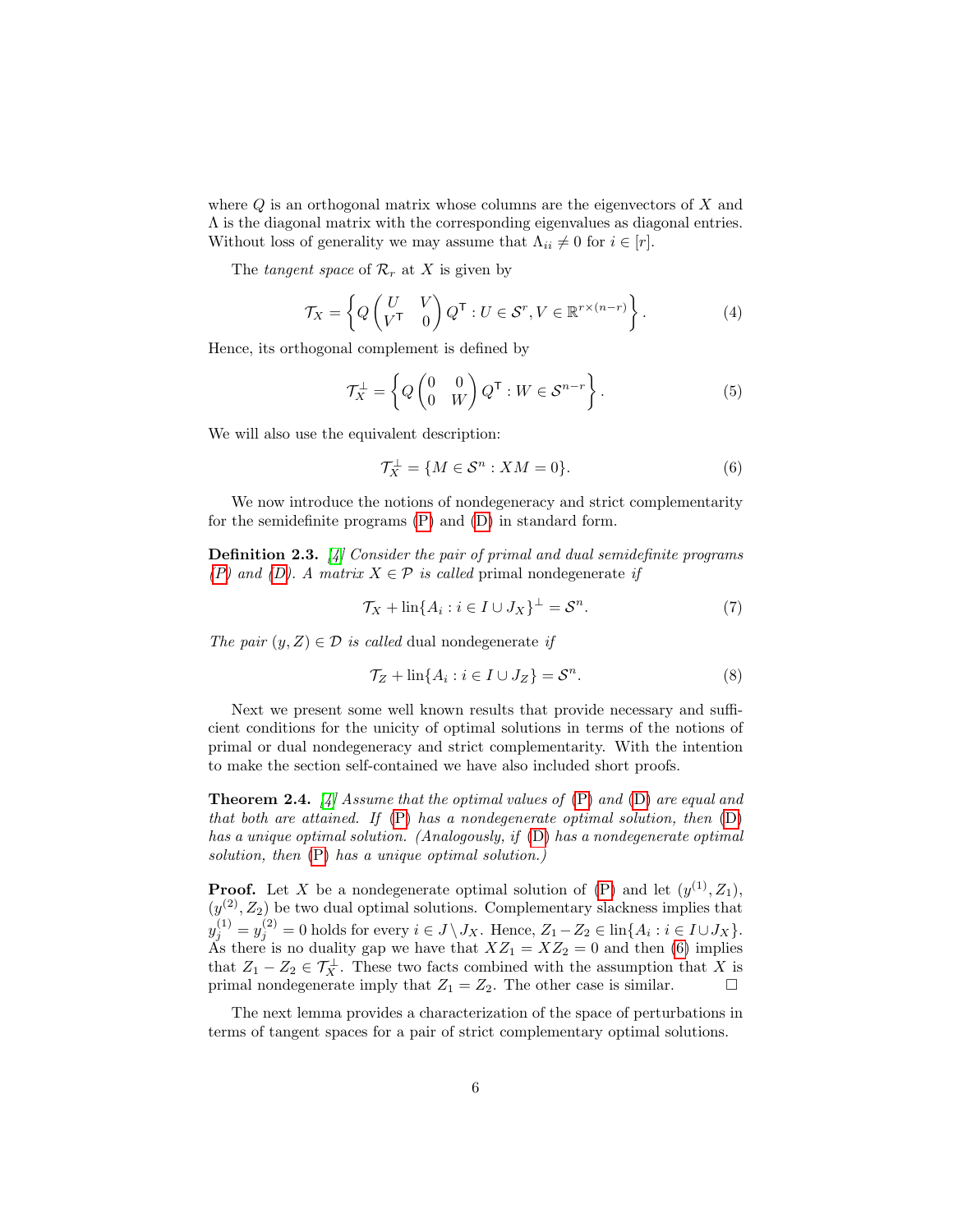**Lemma 2.5.** Assume that the optimal values of  $(P)$  and  $(D)$  are equal and that both are attained. Let  $X, (y, Z)$  be a strict complementary pair of primal and dual optimal solutions for  $(P)$  and  $(D)$ , respectively. Then,

<span id="page-6-0"></span>
$$
\text{Pert}_{\mathcal{P}}(X) = \text{lin}\{A_i : i \in I \cup J_X\}^{\perp} \cap \mathcal{T}_Z^{\perp},\tag{9}
$$

$$
\text{Pert}_{\mathcal{D}}(Z) = \text{lin}\{A_i : i \in I \cup J_Z\}^{\perp} \cap \mathcal{T}_X^{\perp}.
$$
 (10)

**Proof.** By assumption,  $ZX = XZ = 0$ , which implies that X and Z can be simultaneously diagonalized by the same orthogonal matrix  $Q$ . Let  $r = \text{rank } X$ and write  $Q = (Q_1 \ Q_2)$ , where the columns of  $Q_1 \in \mathbb{R}^{n \times r}$  form a basis of the range of  $X$ . As  $X$  and  $Z$  are strict complementary we obtain that

$$
X = Q \begin{pmatrix} \Lambda_1 & 0 \\ 0 & 0 \end{pmatrix} Q^{\mathsf{T}} = Q_1 \Lambda_1 Q_1^{\mathsf{T}}, Z = Q \begin{pmatrix} 0 & 0 \\ 0 & \Lambda_2 \end{pmatrix} Q^{\mathsf{T}} = Q_2 \Lambda_2 Q_2^{\mathsf{T}},
$$

where  $\Lambda_1$  and  $\Lambda_2$  are diagonal matrices of sizes r and  $n-r$ , respectively. The claim follows easily using the form of  $\mathcal{T}_X$  (and  $\mathcal{T}_Z$ ) given in [\(5\)](#page-5-1).

The next theorem establishes the converse of Theorem [2.4,](#page-5-2) assuming strict complementarity.

<span id="page-6-1"></span>**Theorem 2.6.** [\[4\]](#page-25-8) Assume that the optimal values of  $(P)$  and  $(D)$  are equal and that both are attained. Let  $X,(y, Z)$  be a strict complementary pair of optimal solutions for [\(P\)](#page-3-1) and [\(D\)](#page-3-2), respectively, and assume that  $J_X = J_Z$ . If X is the unique optimal solution of  $(P)$  then  $(y, Z)$  is dual nondegenerate. (Analogously, if  $(y, Z)$  is the unique optimal solution of  $(D)$  then X is primal nondegenerate.)

**Proof.** By assumption, X is the unique optimal solution of  $(P)$ . Hence X is an extreme point of the primal feasible region and thus, using [\(9\)](#page-6-0), we obtain that  $\mathcal{T}_Z + \text{lin}\{A_i : i \in I \cup J_X\} = \mathcal{S}^n$ . As  $J_X = J_Z$ , [\(8\)](#page-5-3) holds and thus  $(y, Z)$  is dual nondegenerate.

As an application we obtain the following characterization for the extreme points of  $P$ , assuming strict complementarity.

<span id="page-6-2"></span>**Theorem 2.7.** Assume that the optimal values of  $(P)$  and  $(D)$  are equal and that both are attained. Let  $X,(y,Z)$  be a pair of strict complementary optimal solutions of the primal and dual programs [\(P\)](#page-3-1) and [\(D\)](#page-3-2), respectively, and assume that  $J_X = J_Z$ . The following assertions are equivalent:

- (i) X is an extreme point of  $\mathcal{P}$ .
- (ii) X is the unique primal optimal solution of  $(P)$ .
- $(iii)$  Z is a dual nondegenerate.

**Proof.** The equivalence  $(ii) \iff (iii)$  follows directly from Theorems [2.4](#page-5-2) and [2.6](#page-6-1) and the equivalence  $(i) \iff (iii)$  follows by Lemma [2.5](#page-5-4) and the definition of dual nondegeneracy from  $(8)$ .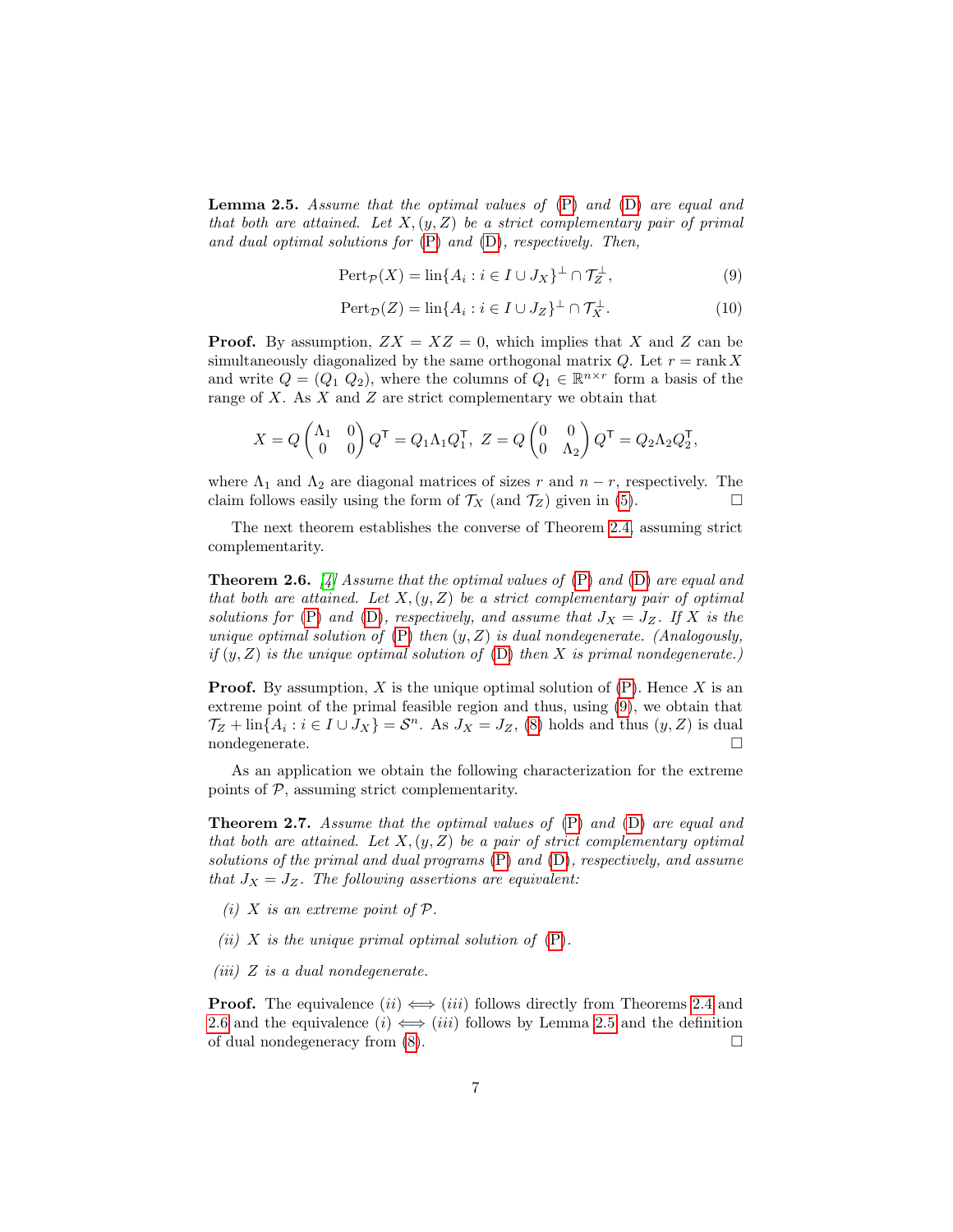Note that Theorems [2.6](#page-6-1) and [2.7](#page-6-2) still hold if we replace the condition  $J_X = J_Z$ by the weaker condition:

$$
\forall i \in J_X \setminus J_Z \quad A_i \in \mathcal{T}_Z + \text{lin}\{A_i : i \in I \cup J_X\}.
$$
 (11)

Note also that this condition is automatically satisfied in the case when  $J = \emptyset$ , i.e., when the semidefinite program [\(P\)](#page-3-1) involves only linear equalities.

## <span id="page-7-0"></span>3. Uniqueness of positive semidefinite matrix completions

#### 3.1. Basic definitions

Let  $G = (V = [n], E)$  be a given graph. Recall that a vector  $a \in \mathbb{R}^{V \cup E}$  is called a G-partial psd matrix if it admits at least one completion to a full psd matrix, i.e., if the semidefinite program [\(1\)](#page-0-0) has at least one feasible solution. We denote by  $S_{+}(G)$  the set of all G-partial psd matrices. In other words,  $\mathcal{S}_+(G)$  is equal to the projection of the positive semidefinite cone  $\mathcal{S}_+^n$  onto the subspace  $\mathbb{R}^{V \cup E}$  indexed by the nodes (corresponding to the diagonal entries) and the edges of G. We can reinterpret G-partial psd matrices in terms of Gram representations. Namely,  $a \in \mathcal{S}_{+}(G)$  if and only if there exist vectors  $p_1, \ldots, p_n \in \mathbb{R}^d$  (for some  $d \ge 1$ ) such that  $a_{ij} = p_i^{\mathsf{T}} p_j$  for all  $\{i, j\} \in V \cup E$ . This leads to the notion of frameworks which will make the link between the Gram (spherical) setting of this section and the Euclidean distance setting considered in the next section.

A tensegrity graph is a graph  $G$  whose edge set is partitioned into three sets:  $E = B \cup C \cup S$ , whose members are called *bars, cables* and *struts*, respectively. A tensegrity framework  $G(\mathbf{p})$  consists of a tensegrity graph G together with an assignment of vectors  $\mathbf{p} = \{p_1, \ldots, p_n\}$  to the nodes of G. A bar framework is a tensegrity framework where  $C = S = \emptyset$ .

Given a tensegrity framework  $G(\mathbf{p})$  consider the following pair of primal and dual semidefinite programs:

<span id="page-7-3"></span><span id="page-7-1"></span>
$$
\sup_{X} \{0: X \succeq 0, \langle E_{ij}, X \rangle = p_i^{\mathsf{T}} p_j \text{ for } \{i, j\} \in V \cup B, \langle E_{ij}, X \rangle \leq p_i^{\mathsf{T}} p_j \text{ for } \{i, j\} \in C, \langle E_{ij}, X \rangle \geq p_i^{\mathsf{T}} p_j \text{ for } \{i, j\} \in S \}
$$
\n
$$
(P_G)
$$

and

<span id="page-7-2"></span>
$$
\inf_{y,Z} \{ \sum_{ij \in V \cup E} y_{ij} p_i^{\mathsf{T}} p_j : \sum_{ij \in V \cup E} y_{ij} E_{ij} = Z \succeq 0, \n y_{ij} \geq 0 \text{ for } \{i,j\} \in C, \n y_{ij} \leq 0 \text{ for } \{i,j\} \in S \}. \tag{D_G}
$$

The next definition captures the analogue of the notion of universal rigidity for the Gram setting.

**Definition 3.1.** A tensegrity framework  $G(\mathbf{p})$  is called universally completable if the matrix  $Gram(p_1, \ldots, p_n)$  is the unique solution of the semidefinite program  $(\mathcal{P}_G)$  $(\mathcal{P}_G)$  $(\mathcal{P}_G)$ .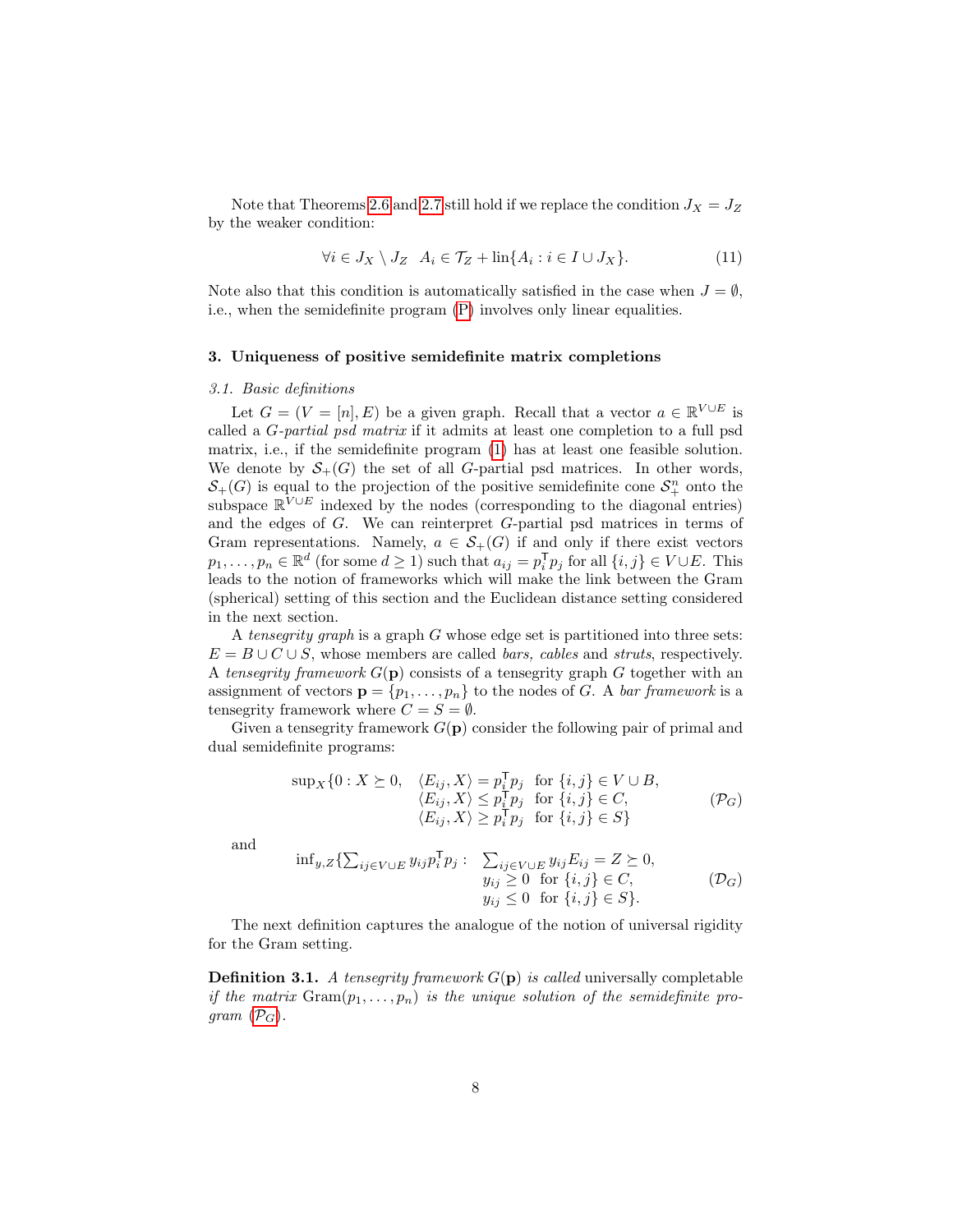In other words, a universally completable framework  $G(\mathbf{p})$  corresponds to a  $G$ partial psd matrix  $a \in S_+(G)$ , where  $a_{ij} = p_i^{\mathsf{T}} p_j$  for all  $\{i, j\} \in V \cup E$ , that admits a unique completion to a full psd matrix. Consequently, identifying sufficient conditions guaranteeing that a framework  $G(\mathbf{p})$  is universally completable will allow us to construct G-partial matrices with a unique psd completion.

# 3.2. A sufficient condition for universal completability

In this section we derive a sufficient condition for determining the universal completability of tensegrity frameworks.

We use the following notation: For a graph  $G = (V, E)$ ,  $\overline{E}$  denotes the set of pairs  $\{i, j\}$  with  $i \neq j$  and  $\{i, j\} \notin E$ , corresponding to the non-edges of G.

<span id="page-8-0"></span>**Theorem 3.2.** Let  $G = ([n], E)$  be a tensegrity graph with  $E = B \cup C \cup S$  and consider a tensegrity framework  $G(\mathbf{p})$  in  $\mathbb{R}^d$  such that  $p_1, \ldots, p_n$  span linearly  $\mathbb{R}^d$ . Assume there exists a matrix  $Z \in \mathcal{S}^n$  satisfying the conditions (i)-(vi):

- $(i)$  Z is positive semidefinite.
- (ii)  $Z_{ij} = 0$  for all  $\{i, j\} \in \overline{E}$ .
- (iii)  $Z_{ij} \geq 0$  for all (cables)  $\{i, j\} \in C$  and  $Z_{ij} \leq 0$  for all (struts)  $\{i, j\} \in S$ .
- $(iv)$  Z has corank d.
- (v)  $\sum_{j \in V} Z_{ij} p_j = 0$  for all  $i \in [n]$ .
- (vi) For any matrix  $R \in \mathcal{S}^d$  the following holds:

$$
p_i^{\mathsf{T}} R \ p_j = 0 \ \forall \{i, j\} \in V \cup B \cup \{\{i, j\} \in C \cup S : Z_{ij} \neq 0\} \Longrightarrow R = 0. \tag{12}
$$

Then the tensegrity framework  $G(\mathbf{p})$  is universally completable.

**Proof.** Set  $X = \text{Gram}(p_1, \ldots, p_n)$ . Assume that  $Y \in \mathcal{S}_{+}^n$  is another matrix which is feasible for the program  $(\mathcal{P}_G)$  $(\mathcal{P}_G)$  $(\mathcal{P}_G)$ , say  $Y = \text{Gram}(q_1, \ldots, q_n)$  for some vectors  $q_1, \ldots, q_n$ . Our goal is to show that  $Y = X$ . By  $(v)$ ,  $ZX = 0$  and thus Ran  $X \subseteq \text{Ker } Z$ . Moreover, dim  $\text{Ker } Z = d$  by (iv), and rank  $X = d$  since  $\lim\{p_1,\ldots,p_n\} = \mathbb{R}^d$ . This implies that  $\text{Ker } X = \text{Ran } Z$ .

By (ii) we can write  $Z = \sum_{\{i,j\} \in V \cup E} Z_{ij} E_{ij}$ . Next notice that

<span id="page-8-1"></span>
$$
0 \le \langle Z, Y \rangle = \left\langle \sum_{\{i,j\} \in V \cup E} Z_{ij} E_{ij}, Y \right\rangle \le \sum_{\{i,j\} \in V \cup E} Z_{ij} \langle E_{ij}, X \rangle = \langle Z, X \rangle = 0,
$$
\n(13)

where the first (left most) inequality follows from the fact that  $Y, Z \succeq 0$  and the second one from the feasibility of Y for  $(\mathcal{P}_G)$  $(\mathcal{P}_G)$  $(\mathcal{P}_G)$  and the sign conditions (iii) on Z. This gives  $\langle Z, Y \rangle = 0$ , which implies that Ker Y  $\supseteq$  RanZ and thus  $\text{Ker } Y \supseteq \text{Ker } X.$ 

Write  $X = PP^{\mathsf{T}}$ , where  $P \in \mathbb{R}^{n \times d}$  has rows  $p_1^{\mathsf{T}}, \ldots, p_n^{\mathsf{T}}$ . From the inclusion Ker  $(Y - X) \supseteq$  Ker X, we deduce that  $Y - X = PRP^{\mathsf{T}}$  for some matrix  $R \in S^d$ .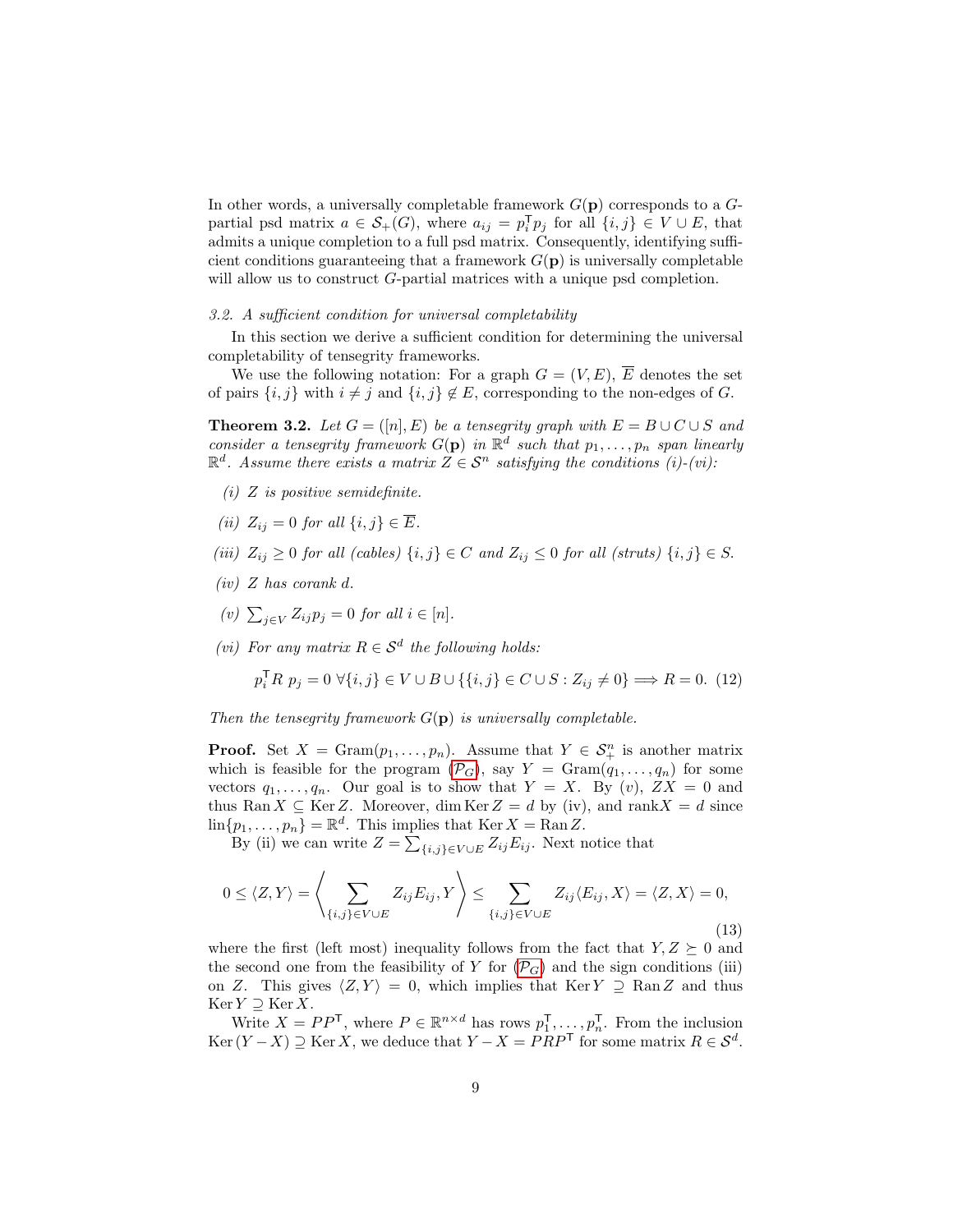As equality holds throughout in [\(13\)](#page-8-1), we obtain that  $\langle E_{ij}, Y - X \rangle = 0$  for all  $\{i, j\} \in C \cup S$  with  $Z_{ij} \neq 0$ . Additionally, as  $X, Y$  are both feasible for  $(\mathcal{P}_G)$  $(\mathcal{P}_G)$  $(\mathcal{P}_G)$ , we have that  $\langle E_{ij} , Y - X \rangle = 0$  for all  $\{i, j\} \in V \cup B$ . Substituting  $PRP^{\mathsf{T}}$  for  $Y - X$ , we obtain that  $p_i^{\mathsf{T}} R p_j = 0$  for all  $\{i, j\} \in V \cup B$  and all  $\{i, j\} \in C \cup S$ with  $Z_{ij} \neq 0$ . We can now apply (vi) and conclude that  $R = 0$ . This gives  $Y = X$ , which concludes the proof.

Note that the conditions  $(i)-(iii)$  express that Z is feasible for the dual semidefinite program  $(\mathcal{D}_G)$  $(\mathcal{D}_G)$  $(\mathcal{D}_G)$ . In analogy to the Euclidean setting (see Section [4\)](#page-13-0), such matrix Z is called a *spherical stress matrix* for the framework  $G(\mathbf{p})$ . Moreover, (v) says that Z is dual optimal and (iv) says that  $X = \text{Gram}(p_1, \ldots, p_n)$ and Z are strictly complementary solutions to the primal and dual semidefinite programs  $(\mathcal{P}_G)$  $(\mathcal{P}_G)$  $(\mathcal{P}_G)$  and  $(\mathcal{D}_G)$  $(\mathcal{D}_G)$  $(\mathcal{D}_G)$ . Finally, in the case of bar frameworks (when  $C = S = \emptyset$ , condition (vi) means that Z is dual nondegenerate. Hence, for bar frameworks, Theorem [3.2](#page-8-0) also follows as a direct application of Theorem [2.7.](#page-6-2)

As a last remark notice that the assumptions of Theorem [3.2](#page-8-0) imply that  $n \geq d$ . Moreover, for  $n = d$ , the matrix Z is the zero matrix and in this case [\(12\)](#page-7-3) reads:  $p_i^{\mathsf{T}} R p_j = 0$  for all  $\{i, j\} \in V \cup B$  then  $R = 0$ . Observe that this condition can be satisfied only when  $G = K_n$  and  $C = S = \emptyset$ , so that Theorem [3.2](#page-8-0) is useful only in the case when  $d \leq n - 1$ .

## <span id="page-9-0"></span>3.3. Applying the sufficient condition

In this section we use Theorem [3.2](#page-8-0) to construct several instances of partial psd matrices admitting a unique psd completion. Most of these constructions have been considered in [\[14,](#page-25-1) [24,](#page-26-2) [25\]](#page-26-3). While the proofs there for unicity of the psd completion consisted of ad hoc arguments and case checking, Theorem [3.2](#page-8-0) provides us with a unified and systematic approach. In all examples below we only deal with bar frameworks and hence we apply Theorem [3.2](#page-8-0) with  $C = S = \emptyset$ . In particular, there are no sign conditions on the stress matrix Z and moreover condition [\(12\)](#page-7-3) assumes the simpler form: If  $p_i^{\mathsf{T}}Rp_j = 0$  for all  $\{i, j\} \in V \cup E$ then  $R = 0$ .

Example 1: The octahedral graph. Consider a framework for the octahedral graph  $K_{2,2,2}$  defined as follows:

$$
p_1=e_1, p_2=e_2, p_3=e_1+e_2, p_4=e_3, p_5=e_4, p_6=e_5,
$$

where  $e_i$  ( $i \in [5]$ ) denote the standard unit vectors in  $\mathbb{R}^5$  and the numbering of the nodes refers to Figure 1. In [\[24\]](#page-26-2) it is shown that the corresponding  $K_{2,2,2}$ partial matrix  $a = (p_i^T p_j) \in S_+(K_{2,2,2})$  admits a unique psd completion. This result follows easily, using Theorem [3.2.](#page-8-0) Indeed it is easy to check that condition [\(12\)](#page-7-3) holds. Moreover, the matrix  $Z = (1, 1, -1, 0, 0, 0, 0, 1, 1, -1, 0, 0, 0, 0)^{\mathsf{T}}$  is psd with corank 5, it is supported by  $K_{2,2,2}$ , and satisfies  $\langle Z, \text{Gram}(p_1, \ldots, p_5) \rangle = 0$ . Hence Theorem [3.2](#page-8-0) applies and the claim follows.

**Example 2:** The family of graphs  $F_r$ . For an integer  $r \geq 2$ , we define a graph  $F_r = (V_r, E_r)$  with  $r + {r \choose 2}$  nodes denoted as  $v_i$  (for  $i \in [r]$ ) and  $v_{ij}$  (for  $1 \leq i \leq j \leq r$ ). It consists of a central clique of size r based on the nodes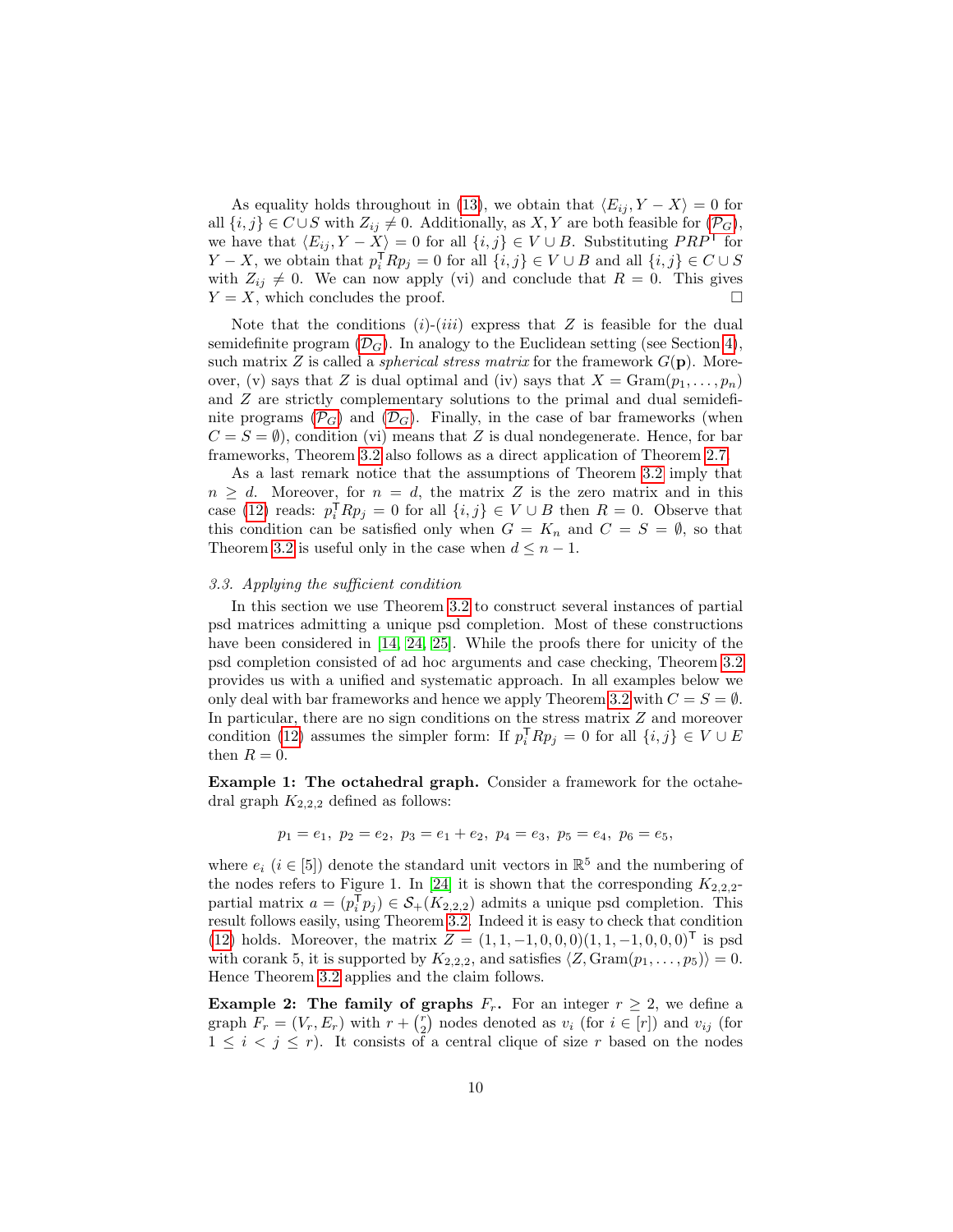

Figure 1: The graph  $K_{2,2,2}$ .

 $v_1, \ldots, v_r$  together with the cliques  $C_{ij}$  on the nodes  $\{v_i, v_j, v_{ij}\}$ . The graphs  $F_3$  and  $F_4$  are shown in Figure 2 below. We construct a framework in  $\mathbb{R}^r$  for



Figure 2: The graphs  $F_3$  and  $F_4$ .

the graph  $F_r$  as follows:

 $p_{v_i} = e_i$  for  $i \in [r]$  and  $p_{v_{ij}} = e_i + e_j$  for  $1 \leq i < j \leq r$ .

In [\[14\]](#page-25-1) it is shown that for any  $r \geq 2$  the corresponding  $F_r$ -partial matrix admits a unique psd completion. We now show this result, using Theorem [3.2.](#page-8-0)

Fix  $r \geq 2$ . It is easy to check that [\(12\)](#page-7-3) holds. Define the nonzero matrix  $Z_r = \sum_{1 \leq i < j \leq r} u_{ij} u_{ij}^\mathsf{T}$ , where the vectors  $u_{ij} \in \mathbb{R}^{r + \binom{r}{2}}$  are defined as follows: For  $1 \leq \bar{k} \leq \bar{r}$ ,  $(u_{ij})_k = 1$  if  $k \in \{i, j\}$  and 0 otherwise; for  $1 \leq k < l \leq r$ ,  $(u_{ij})_{kl} = -1$  if  $\{k, l\} = \{i, j\}$  and 0 otherwise. By construction,  $Z_r$  is psd, it is supported by the graph  $F_r$ ,  $\langle Z_r, \text{Gram}(p_v : v \in V_r) \rangle = 0$  and corank  $Z_r = r$ . Thus Theorem [3.2](#page-8-0) applies and the claim follows.

Example 3: The family of graphs  $G_r$ . This family of graphs has been considered in the study of the Colin de Verdière graph parameter [\[8\]](#page-25-7). For any integer  $r \geq 2$  consider an equilateral triangle and subdivide each side into  $r - 1$ equal segments. Through these points draw line segments parallel to the sides of the triangle. This construction creates a triangulation of the big triangle into  $(r-1)^2$  congruent equilateral triangles. The graph  $G_r = (V_r, E_r)$  corresponds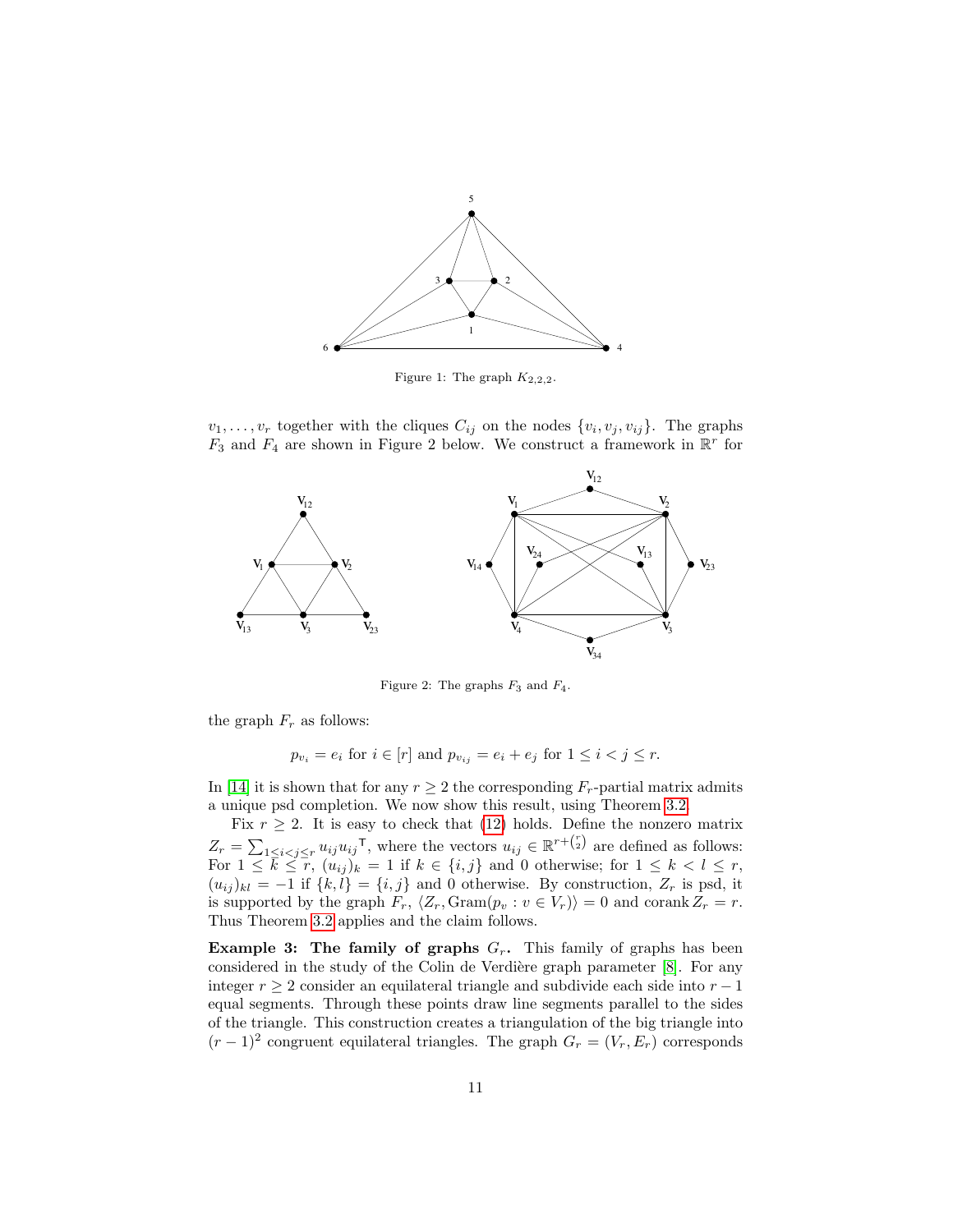to the edge graph of this triangulation. Clearly, the graph  $G_r$  has  $\binom{r+1}{2}$  vertices, which we denote  $(i, l)$  for  $l \in [r]$  and  $i \in [r - l + 1]$ . For any fixed  $l \in [r]$  we say that the vertices  $(1, l), \ldots, (r - l + 1, l)$  are at level l. Note that  $G_2 = K_3 = F_2$ ,  $G_3 = F_3$ , but  $G_r \neq F_r$  for  $r \geq 4$ . The graph  $G_5$  is illustrated in Figure [3.](#page-11-0)



<span id="page-11-0"></span>Figure 3: The graph  $G_5$ .

Fix an integer  $r \geq 2$ . We consider the following framework in  $\mathbb{R}^r$  for the graph  $G_r$ :

<span id="page-11-1"></span>
$$
p_{(i,1)} = e_i \forall i \in [r]
$$
 and  $p_{(i,l)} = p_{(i,l-1)} + p_{(i+1,l-1)} \forall l \ge 2$  and  $i \in [r-l+1]$ . (14)

In [\[14\]](#page-25-1) it is shown that for any  $r \geq 2$  the partial  $G_r$ -partial matrix that corresponds to the framework defined in [\(14\)](#page-11-1) has a unique psd completion. We now recover this result, using Theorem [3.2.](#page-8-0)

First we show that this framework satisfies [\(12\)](#page-7-3). For this, consider a matrix  $R \in \mathcal{S}^r$  such that  $p_{(i,l)}^{\mathsf{T}} R p_{(i',l')} = 0$  for every  $\{(i,l),(i',l')\} \in V_r \cup E_r$ . Specializing this relation for  $i' = i \in [r]$  and  $l' = l = 1$  we get that  $R_{ii} = 0$  for all  $i \in [r]$ and for  $i' = i + 1$  and  $l = l' = 1$  we get that  $R_{i,i+1} = 0$  for  $i \in [r-1]$ . Similarly, for  $i' = i + 1$  and  $l' = l \geq 2$  we get that  $R_{i,i+l} = 0$  for all  $i \in [r - l]$  and thus  $R=0.$ 

We call a triangle in  $G_r$  black if it is of the form  $\{(i, l), (i + 1, l), (i, l + 1)\}\$ and we denote by  $\mathcal{B}_r$  the set of black triangles in  $G_r$ . The black triangles in  $G_5$  are illustrated in Figure [3](#page-11-0) as the shaded triangles. Let  $Z_r = \sum_{t \in \mathcal{B}_r} u_t u_t^{\mathsf{T}}$ where the vector  $u_t \in \mathbb{R}^{\binom{r+1}{2}}$  is defined as follows: If  $t \in \mathcal{B}_r$  corresponds to the black triangle  $\{(i, l), (i + 1, l), (i, l + 1)\}$  then  $u_t(i, l) = u_t(i + 1, l) = 1$ ,  $u_t(i, l +$ 1) = -1 and 0 otherwise. Since  $|\mathcal{B}_r| = {r+1 \choose 2} - r$  and the vectors  $(u_t)_{t \in \mathcal{B}_r}$  are linearly independent we have that corank  $Z_r = r$ . Moreover, as every edge of  $G_r$ belongs to exactly one black triangle we have that  $Z_r$  is supported by  $G_r$ . By construction of the framework we have that  $\sum_{(i,l) \in V_r} p_{(i,l)} u_t = 0$  for all  $t \in \mathcal{B}_r$ which implies that  $\langle \text{Gram}(p_{(i,l)} : (i,l) \in V_r), Z_r \rangle = 0$ . Thus Theorem [3.2](#page-8-0) applies and the claim follows.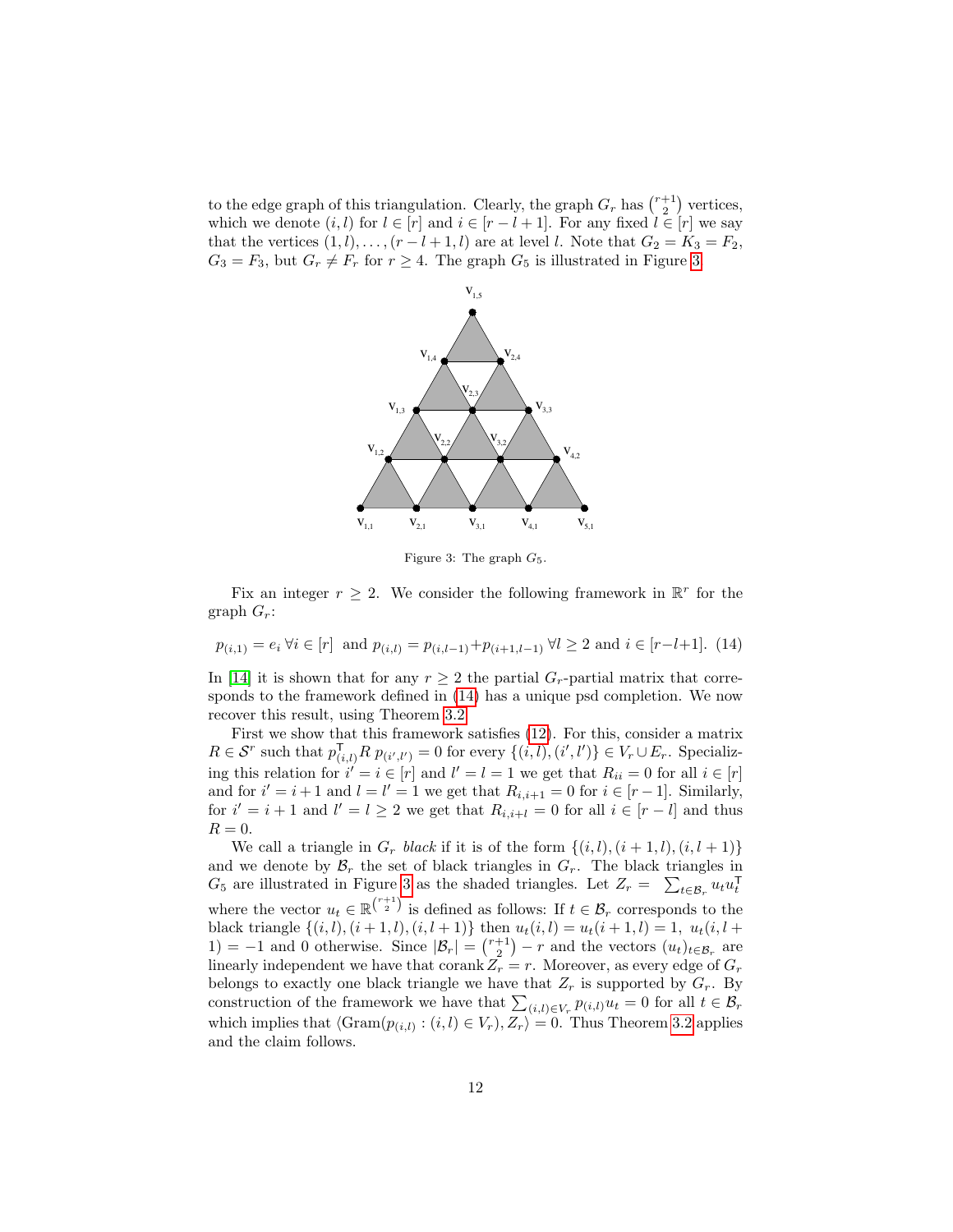Example 4: Tensor products of graphs. This construction was considered in [\[29\]](#page-26-8), where universally rigid frameworks were used as a tool to construct uniquely colorable graphs. The original construction was carried out in the Euclidean setting for a suspension bar framework. Here we present the construction in the spherical setting which, as we will see in Section [4.3,](#page-19-0) is equivalent.

Let  $H = ([n], E)$  be a k-regular graph satisfying  $\max_{2 \leq i \leq n} |\lambda_i| < k/(r-1)$ , where  $\lambda_1, \ldots, \lambda_n$  are the eigenvalues of its adjacency matrix  $A_H$ . For  $r \in \mathbb{N}$ we let  $G_r = (V_r, E_r)$  denote the graph  $K_r \times H$ , obtained by taking the tensor product of the complete graph  $K_r$  and the graph H. By construction, the adjacency matrix of  $G_r$  is the tensor product of the adjacency matrices of  $K_r$ and H:  $A_{G_r} = A_{K_r} \otimes A_H$ . Let us denote the vertices of  $G_r$  by the pairs  $(i, h)$ where  $i \in [r]$  and  $h \in V(H)$ .

Let  $w_1, \ldots, w_r \in \mathbb{R}^{r-1}$  be vectors that linearly span  $\mathbb{R}^{r-1}$  and moreover satisfy  $\sum_{i=1}^{r} w_i = 0$ . We construct a framework for  $G_r$  in  $\mathbb{R}^r$  by assigning to all nodes  $(i, h)$  for  $h \in V(H)$  the vector  $p_{(i,h)} = w_i$ , for each  $i \in [r]$ . We now show, using Theorem [3.2,](#page-8-0) that the associated  $G_r$ -partial matrix admits a unique psd completion.

First we show that this framework satisfies [\(12\)](#page-7-3). For this, consider a matrix  $R \in \mathcal{S}^r$  satisfying  $p_{(i,h)}^{\mathsf{T}} R p_{(i',h')} = 0$  for every  $\{(i,h),(i',h')\} \in V_r \cup E_r$ . This implies that  $w_i^{\mathsf{T}} R w_j = 0$  for all  $i, j \in [r]$  and as  $\lim \{w_i w_j^{\mathsf{T}} + w_j w_i^{\mathsf{T}} : i, j \in [r] \} = \mathcal{S}^r$ it follows that  $R = 0$ .

Next consider the matrix  $Z_k = I_{rn} + \frac{1}{k} A_{G_r} \in \mathcal{S}^{rn}$ , where  $I_{rn}$  denotes the identity matrix of size rn. Notice that the matrix  $Z_r$  is by construction supported by  $G_r$ . One can verify directly that  $\langle \text{Gram}(p_{(i,h)}: (i,h) \in V_r), Z \rangle = 0$ . The eigenvalues of  $A_{K_r}$  are  $r-1$  with multiplicity one and  $-1$  with multiplicity r. This fact combined with the assumption on the eigenvalues of  $H$  implies that  $Z_r$  is positive semidefinite with corank  $Z_r = r - 1$ . Thus Theorem [3.2](#page-8-0) applies and the claim follows.

**Example 5: The odd cycle**  $C_5$ . The last example illustrates the fact that sometimes the sufficient conditions from Theorem [3.2](#page-8-0) cannot be used to show existence of a unique psd completion. Here we consider the 5-cycle graph  $G = C_5$ (although it is easy to generalize the example to arbitrary odd cycles).

First we consider the framework in  $\mathbb{R}^2$  given by the vectors

$$
p_i = (\cos(4(i-1)\pi/5), \sin(4(i-1)\pi/5))^{\mathsf{T}} \text{ for } 1 \le i \le 5.
$$

The corresponding  $C_5$ -partial matrix has a unique psd completion, and this can be shown using Theorem [3.2.](#page-8-0)

It is easy to see that [\(12\)](#page-7-3) holds. Let  $A_{C_5}$  denote the adjacency matrix of  $C_5$ and recall that its eigenvalues are  $2\cos\frac{2\pi}{5}$  and  $-2\cos\frac{\pi}{5}$ , both with multiplicity two and 2 with multiplicity one. Define  $Z = 2 \cos \frac{\pi}{5} \tilde{I} + Ac_5$  and notice that  $Z \succeq 0$  and corank  $Z = 2$ . Moreover, one can verify that  $\sum_{j \in [5]} Z_{ij} p_j = 0$  for all  $i \in [5]$  which implies that  $\langle Z, \text{Gram}(p_1, \ldots, p_5) \rangle = 0$ . Thus Theorem [3.2](#page-8-0) applies and the claim follows.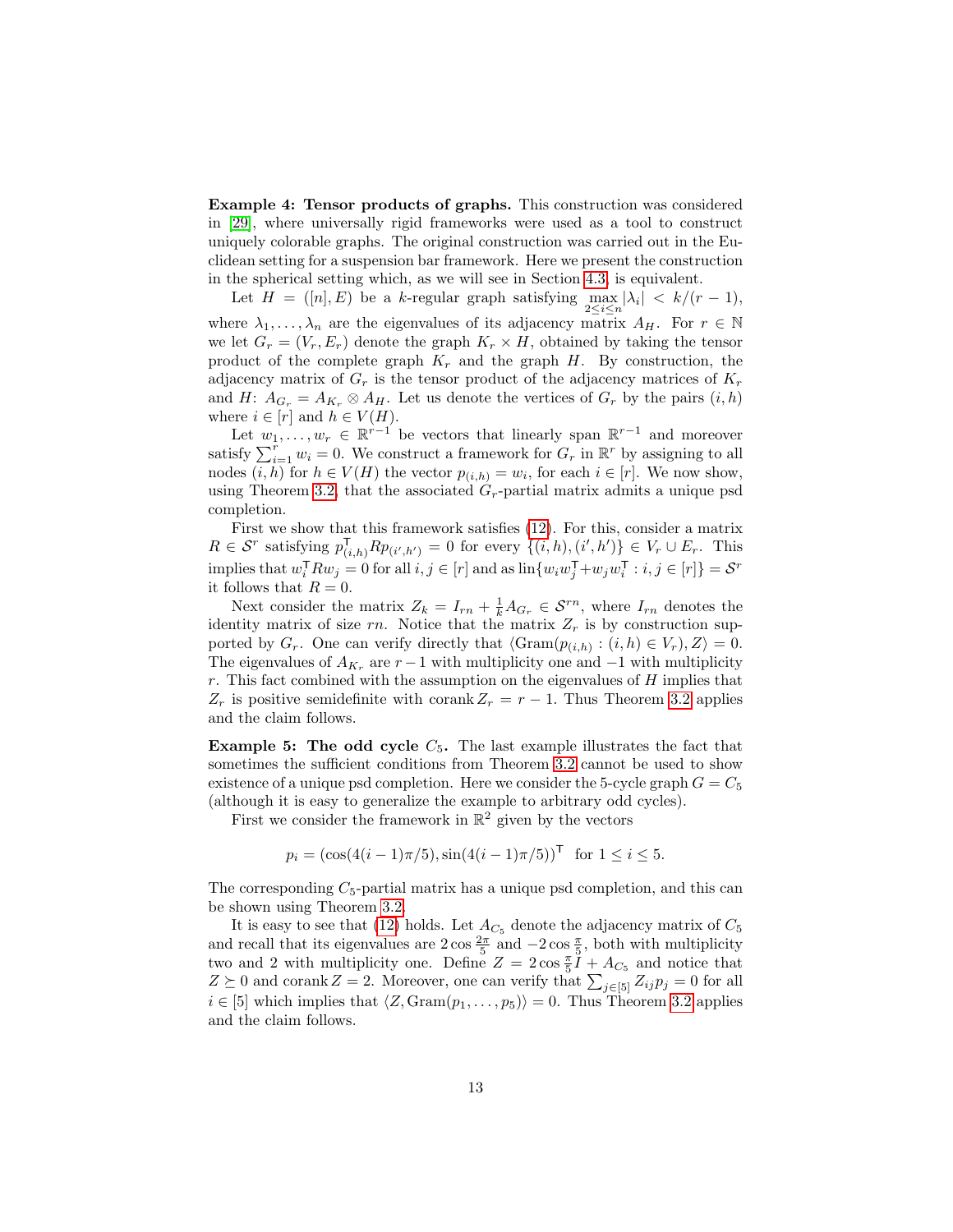Next we consider another framework for  $C_5$  in  $\mathbb{R}^2$  given by the vectors

$$
q_1 = (1,0)^{\mathsf{T}}, q_2 = (-1/\sqrt{2}, 1/\sqrt{2})^{\mathsf{T}}, q_3 = (0,-1)^{\mathsf{T}}, q_4 = (1/\sqrt{2}, 1/\sqrt{2})^{\mathsf{T}},
$$

$$
q_5 = (-1/\sqrt{2}, -1/\sqrt{2})^{\mathsf{T}}.
$$

We now show that the corresponding  $C_5$ -partial matrix admits a unique psd completion. This cannot be shown using Theorem [3.2](#page-8-0) since there does not exist a nonzero matrix  $Z \in \mathcal{S}^5$  supported by  $C_5$  satisfying  $\langle Z, \text{Gram}(q_1, \ldots q_5) \rangle = 0$ . Nevertheless one can prove that there exists a unique psd completion by using the following geometric argument.

Let  $X \in \mathcal{S}_+^5$  be a psd completion of the partial matrix and set  $\vartheta_{ij} =$  $\arccos X_{ij} \in [0, \pi]$  for  $1 \le i \le j \le 5$ . Then,  $\vartheta_{12} = \vartheta_{23} = \vartheta_{34} = \vartheta_{45} = 3\pi/4$  and  $\vartheta_{15} = \pi$ . Therefore, the following linear equality holds:

<span id="page-13-3"></span>
$$
\sum_{i=1}^{5} \vartheta_{i,i+1} = 4\pi \tag{15}
$$

(where indices are taken modulo 5). As we will see this implies that the remaining angles are uniquely determined by the relations:

<span id="page-13-1"></span>
$$
\vartheta_{i,i+2} + \vartheta_{i,i+1} + \vartheta_{i+1,i+2} = 2\pi \text{ for } 1 \le i \le 5
$$
 (16)

and thus that  $X$  is uniquely determined To see why the identities  $(16)$  hold, we use the well known fact that the angles  $\vartheta_{ij}$  satisfy the (triangle) inequalities:

<span id="page-13-2"></span>
$$
\vartheta_{12} + \vartheta_{23} + \vartheta_{13} \le 2\pi, \ -\vartheta_{13} - \vartheta_{14} + \vartheta_{34} \le 0, \ \vartheta_{14} + \vartheta_{45} + \vartheta_{15} \le 2\pi. \tag{17}
$$

Summing up the three inequalities in [\(17\)](#page-13-2) and combining with [\(15\)](#page-13-3), we deduce that equality holds throughout in [\(17\)](#page-13-2). This permits to derive the values of  $\vartheta_{13} = \pi/2$  and  $\vartheta_{14} = \pi/4$  and proceed analogously for the remaining angles. (For details on the parametrization of positive semidefinite matrices using the arccos map, see  $[5]$  or  $[23]$ ).

# <span id="page-13-0"></span>4. Universal rigidity of tensegrity frameworks

Our goal in this section is to give a concise and self-contained treatment of some known results concerning the universal rigidity of tensegrity frameworks. In particular, building on ideas from the two previous sections we give a very short and elementary proof of Connelly's sufficient condition for universal rigidity for both generic and non-generic tensegrity frameworks. Lastly, we also investigate the relation of our sufficient condition from Theorem [3.2](#page-8-0) (for the Gram setting) to Connelly's sufficient condition from Theorem [4.4](#page-15-0) (for the Euclidean distance setting).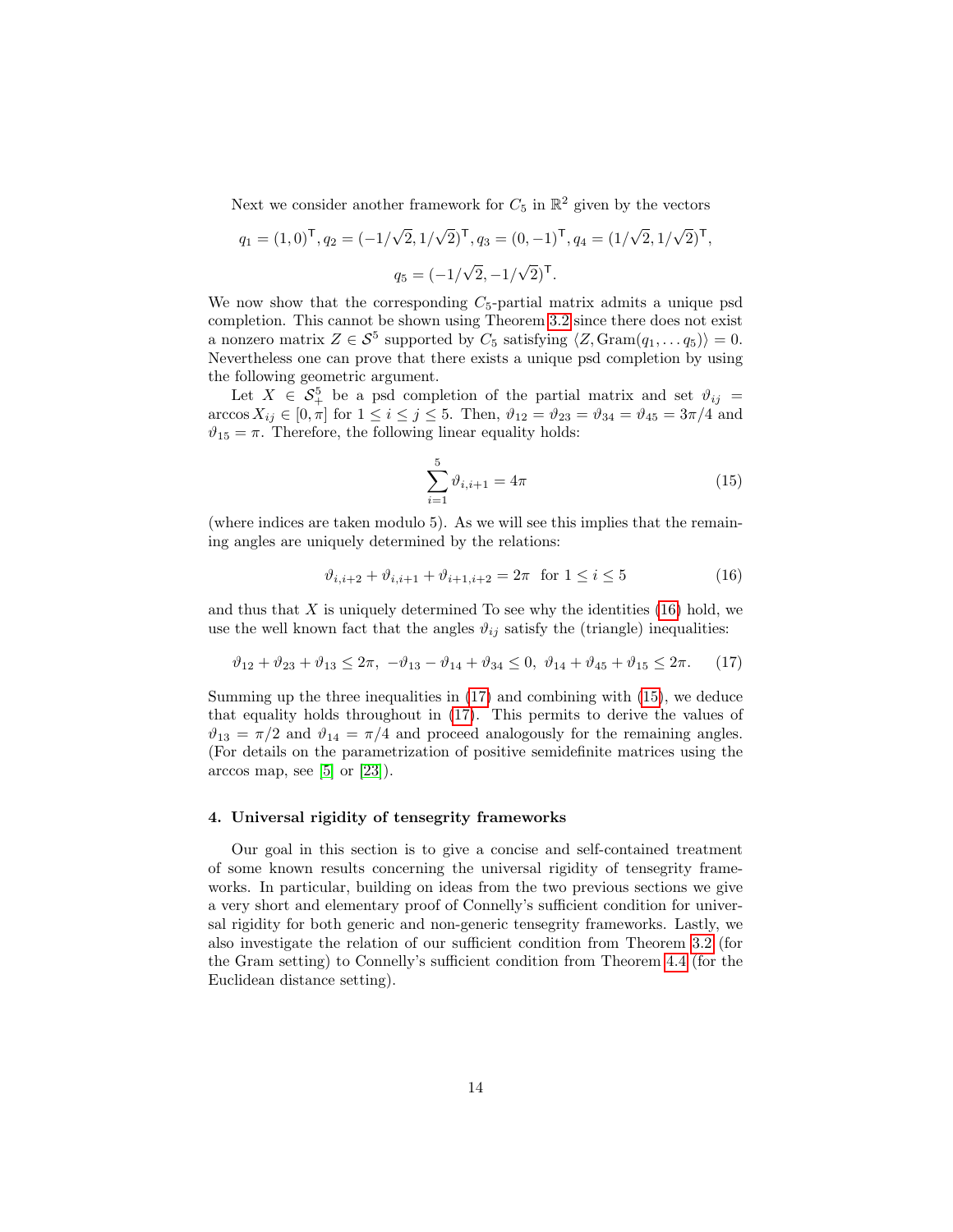## 4.1. Connelly's characterization

The framework  $G(\mathbf{p})$  is called *d*-dimensional if  $p_1, \dots, p_n \in \mathbb{R}^d$  and their affine span is  $\mathbb{R}^d$ . A d-dimensional framework is said to be in *general position* if every  $d+1$  vectors are affinely independent. Given a framework  $G(\mathbf{p})$  in  $\mathbb{R}^d$ , its configuration matrix is the  $n \times d$  matrix P whose rows are the vectors  $p_1^{\mathsf{T}}, \ldots, p_n^{\mathsf{T}}$ , so that  $PP^{\mathsf{T}} = \text{Gram}(p_1, \ldots, p_n)$ . The framework  $G(\mathbf{p})$  is said to be *generic* if the coordinates of the vectors  $p_1, \ldots, p_n$  are algebraically independent over the rational numbers.

**Definition 4.1.** Let  $G = ([n], E)$  be a tensegrity graph with  $E = B \cup C \cup S$ . A tensegrity framework  $G(\mathbf{p})$  is said to dominate a tensegrity framework  $G(\mathbf{q})$  if the following conditions hold:

- (i)  $||p_i p_j|| = ||q_i q_j||$  for all (bars)  $\{i, j\} \in B$ ,
- (ii)  $\|p_i p_j\| \ge \|q_i q_j\|$  for all (cables)  $\{i, j\} \in C$ ,
- (iii)  $\|p_i p_j\| \le \|q_i q_j\|$  for all (struts)  $\{i, j\} \in S$ .

Two frameworks  $G(\mathbf{p})$  and  $G(\mathbf{q})$  are called *congruent* if

$$
||p_i - p_j|| = ||q_i - q_j||, \ \forall i \neq j \in [n].
$$

Equivalently, this means that  $G(q)$  can be obtained by  $G(p)$  by a rigid motion of the Euclidean space. In this section we will be concerned with tensegrity frameworks which, up to the group of rigid motions of the Euclidean space, admit a unique realization.

**Definition 4.2.** A tensegrity framework  $G(\mathbf{p})$  is called universally rigid if it is congruent to any tensegrity it dominates.

An essential ingredient for characterizing universally rigid tensegrities is the notion of equilibrium stress matrix which we now introduce.

**Definition 4.3.** A matrix  $\Omega \in \mathcal{S}^n$  is called an equilibrium stress matrix for a tensegrity framework  $G(\mathbf{p})$  if it satisfies:

- (i)  $\Omega_{ij} = 0$  for all  $\{i, j\} \in \overline{E}$ .
- (ii)  $\Omega e = 0$  and  $\Omega P = 0$ , i.e.,  $\sum_{j \in V} \Omega_{ij} p_j = 0$  for all  $i \in V$ .
- (iii)  $\Omega_{ij} \geq 0$  for all (cables)  $\{i, j\} \in C$  and  $\Omega_{ij} \leq 0$  for all (struts)  $\{i, j\} \in S$ .

Note that, by property (i) combined with the condition  $\Omega e = 0$ , any equilibrium stress matrix  $\Omega$  can be written as  $\Omega = \sum_{\{i,j\} \in E} \Omega_{ij} F_{ij}$ , where we set  $F_{ij} =$  $(e_i - e_j)(e_i - e_j)^{\mathsf{T}}$ .

The following result (Theorem [4.4\)](#page-15-0), due to R. Connelly, establishes a sufficient condition for determining the universal rigidity of tensegrities. All the ingredients for its proof are already present in [\[9\]](#page-25-2) although there is no explicit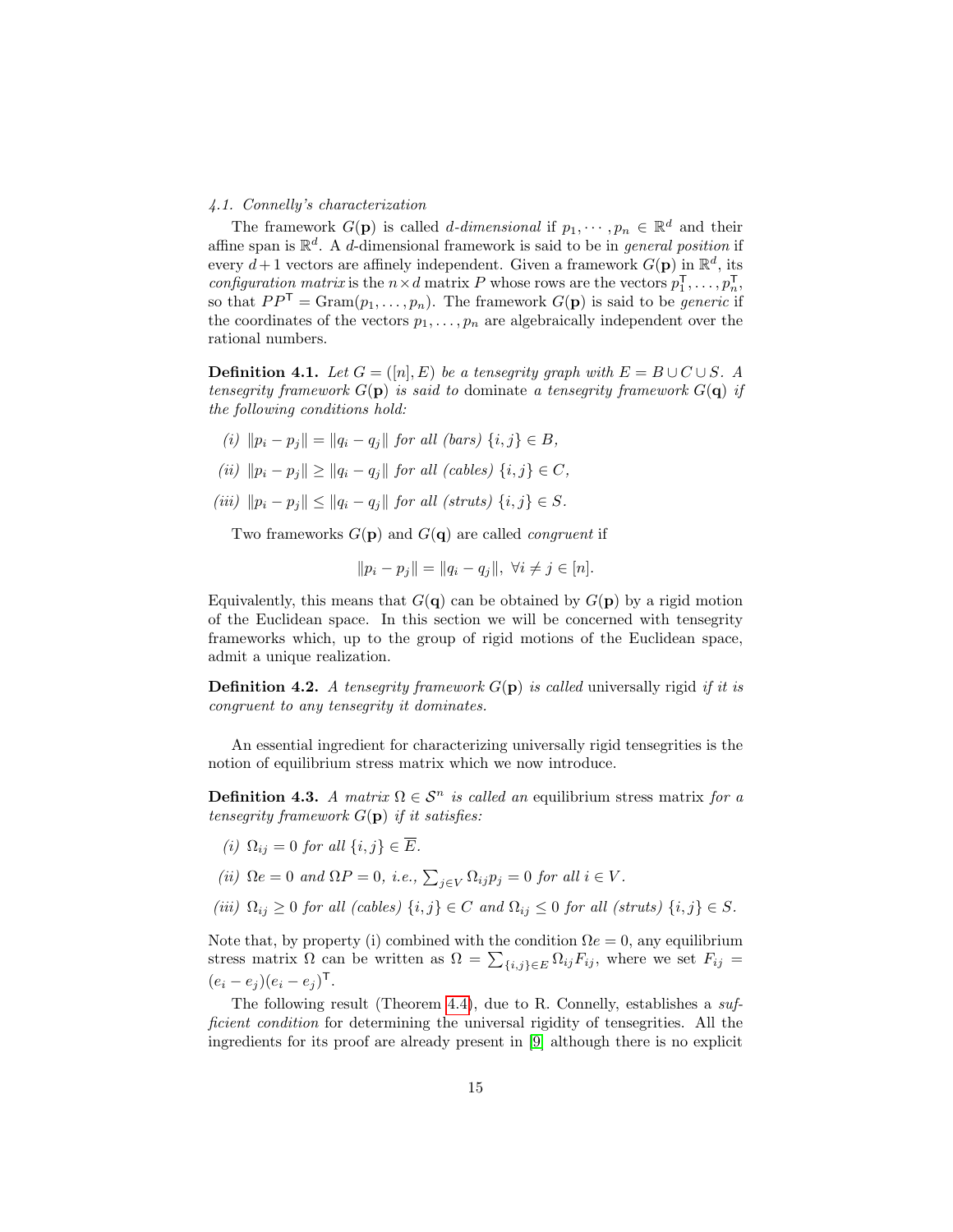statement of the theorem there. An exact formulation and a proof of Theorem [4.4](#page-15-0) can be found in the (unpublished) work [\[10\]](#page-25-3). We now give an elementary proof of Theorem [4.4](#page-15-0) which relies only on basic properties of positive semidefinite matrices. Our proof goes along the same lines as the proof of Theorem [3.2](#page-8-0) above and it is substantially shorter and simpler in comparison with Connelly's original proof.

<span id="page-15-0"></span>**Theorem 4.4.** Let  $G = ([n], E)$  be a tensegrity graph with  $E = B \cup C \cup S$  and let  $G(\mathbf{p})$  be a tensegrity framework in  $\mathbb{R}^d$  such that  $p_1, \ldots, p_n$  affinely span  $\mathbb{R}^d$ . Assume there exists an equilibrium stress matrix  $\Omega$  for  $G(\mathbf{p})$  such that:

- (i)  $\Omega$  is positive semidefinite.
- (ii)  $\Omega$  has corank  $d+1$ .
- (iii) For any matrix  $R \in \mathcal{S}^d$  the following holds:

<span id="page-15-3"></span>
$$
(p_i - p_j)^\mathsf{T} R (p_i - p_j) = 0 \,\forall \{i, j\} \in B \cup \{\{i, j\} \in C \cup S : \Omega_{ij} \neq 0\} \Longrightarrow R = 0.
$$
\n(18)

Then,  $G(p)$  is universally rigid.

**Proof.** Assume that  $G(\mathbf{p})$  dominates another framework  $G(\mathbf{q})$ , our goal is to show that  $G(\mathbf{p})$  and  $G(\mathbf{q})$  are congruent. Recall that P is the  $n \times d$  matrix with the vectors  $p_1, \dots, p_n$  as rows and define the augmented  $n \times (d+1)$  matrix  $P_a = (P \quad e)$  obtained by adding the all-ones vector as last column to P. Set  $X = PP^T$  and  $X_a = P_a P_a^T$ , so that  $X_a = X + ee^T$ . As the tensegrity  $G(\mathbf{p})$  is d-dimensional, we have that rank  $X_a = d + 1$ . We claim that Ker  $X_a = \text{Ran } \Omega$ . Indeed, as  $\Omega$  is an equilibrium stress matrix for  $G(\mathbf{p})$ , we have that  $\Omega P_a = 0$  and thus  $\Omega X_a = 0$ . This implies that  $\text{Ran} X_a \subseteq \text{Ker} \Omega$  and, as corank  $\Omega = d + 1 =$ rank  $X_a$ , it follows that Ker  $X_a = \text{Ran}\Omega$ .

Let Y denote the Gram matrix of the vectors  $q_1, \dots, q_n$ . We claim that  $\text{Ker } Y \supseteq \text{Ker } X_a$ . Indeed, we have that

<span id="page-15-1"></span>
$$
0 \leq \langle \Omega, Y \rangle = \left\langle \sum_{\{i,j\} \in E} \Omega_{ij} F_{ij}, Y \right\rangle \leq \sum_{\{i,j\} \in E} \Omega_{ij} \langle F_{ij}, X_a \rangle = \langle \Omega, X_a \rangle = 0. \tag{19}
$$

The first inequality follows from the fact that  $\Omega, Y \succeq 0$ ; the second inequality holds since  $\Omega_{ij} \langle F_{ij}, Y \rangle \leq \Omega_{ij} \langle F_{ij}, X \rangle = \Omega_{ij} \langle F_{ij}, X_a \rangle$  for all edges  $\{i, j\} \in E$ , using the fact that  $G(\mathbf{p})$  dominates  $G(\mathbf{q})$  and the sign conditions on  $\Omega$ . Therefore equality holds throughout in [\(19\)](#page-15-1). This gives  $\langle \Omega, Y \rangle = 0$ , implying  $Y\Omega = 0$ (since  $Y, \Omega \succeq 0$ ) and thus Ker  $Y \supseteq \text{Ran } \Omega = \text{Ker } X_a$ .

As Ker  $Y \supseteq \text{Ker } X_a$ , we deduce that  $\text{Ker } (Y - X_a) \supseteq \text{Ker } X$  and thus  $Y - X_a$ can be written as

<span id="page-15-2"></span>
$$
Y - X_a = P_a R P_a^{\mathsf{T}} \text{ for some matrix } R = \begin{pmatrix} A & b \\ b^{\mathsf{T}} & c \end{pmatrix} \in \mathcal{S}^{d+1},\tag{20}
$$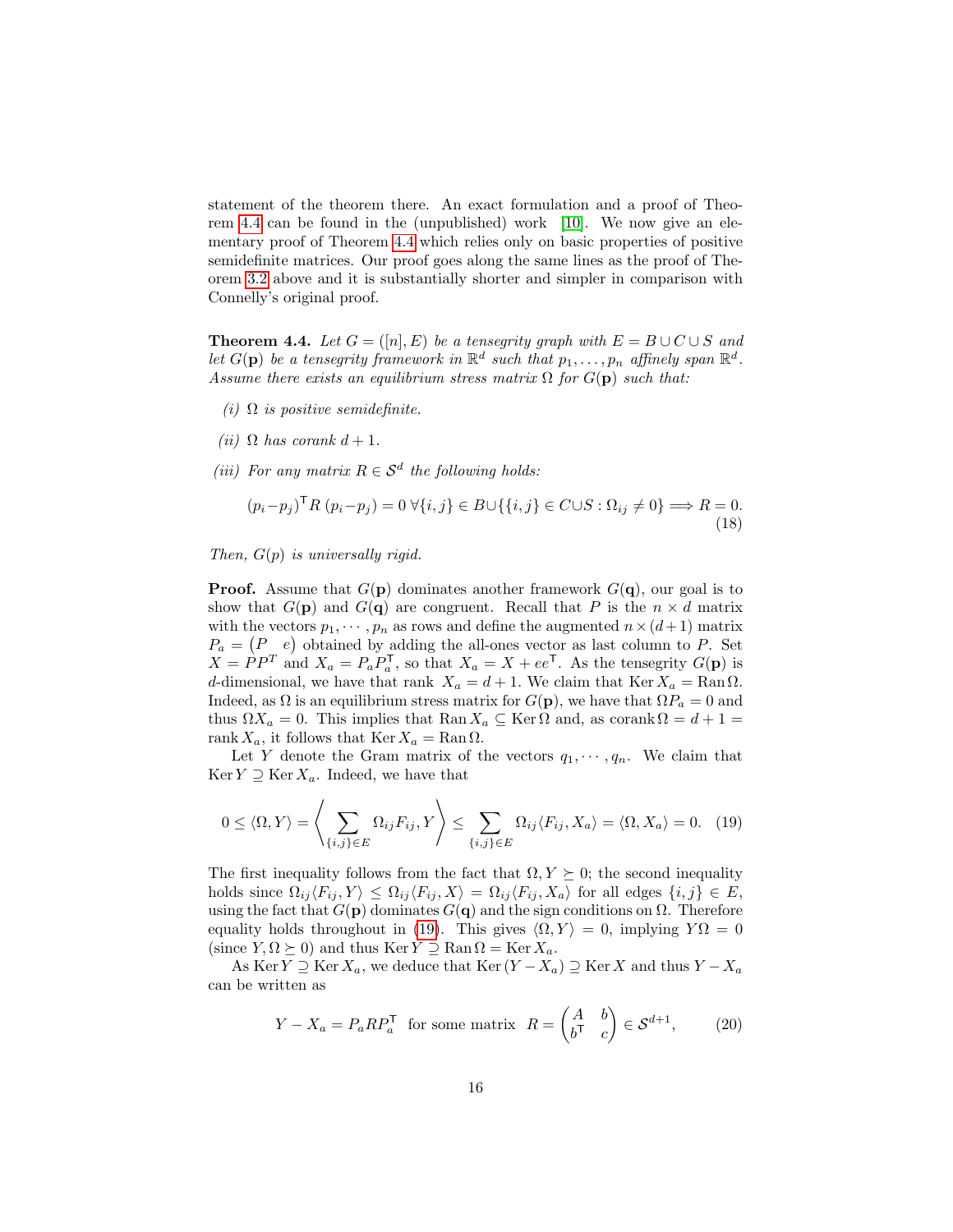where  $A \in \mathcal{S}^d$ ,  $b \in \mathbb{R}^d$  and  $c \in \mathbb{R}$ .

As equality holds throughout in [\(19\)](#page-15-1) holds, we obtain  $\Omega_{ij} \langle F_{ij}, Y - X_a \rangle = 0$ for all  $\{i, j\} \in C \cup S$ . Therefore,  $\langle F_{ij}, P_a R P_a^{\mathsf{T}} \rangle = (p_i - p_j)^{\mathsf{T}} A (p_i - p_j) = 0$  for all  $\{i, j\} \in B$  and for all  $\{i, j\} \in C \cup S$  with  $\Omega_{ij} \neq 0$ . Using condition (iii), this implies that  $A = 0$ . Now, using [\(20\)](#page-15-2) and the fact that  $A = 0$ , we obtain that

$$
(Y - X_a)_{ij} = b^{\mathsf{T}} p_i + b^{\mathsf{T}} p_j + c \quad \text{for all } i, j \in [n].
$$

From this follows that

$$
||q_i - q_j||^2 = Y_{ii} + Y_{jj} - 2Y_{ij} = (X_a)_{ii} + (X_a)_{jj} - 2(X_a)_{ij} = ||p_i - p_j||^2
$$

for all  $i, j \in [n]$ , thus showing that  $G(\mathbf{p})$  and  $G(\mathbf{q})$  are congruent.

Notice that the assumptions of the theorem imply that  $n \geq d+1$ . Moreover, for  $n = d + 1$  we get that  $\Omega$  is the zero matrix in which case [\(18\)](#page-15-3) is satisfied only for  $G = K_n$  and  $C = S = \emptyset$ . Hence Theorem [4.4](#page-15-0) is useful only in the case when  $n \geq d+2$ .

There is a natural pair of primal and dual semidefinite programs attached to a given tensegrity framework  $G(\mathbf{p})$ :

<span id="page-16-0"></span>
$$
\sup_{X} \{0: X \succeq 0, \langle F_{ij}, X \rangle = \|p_i - p_j\|^2 \text{ for } \{i, j\} \in B, \langle F_{ij}, X \rangle \le \|p_i - p_j\|^2 \text{ for } \{i, j\} \in C, \langle F_{ij}, X \rangle \ge \|p_i - p_j\|^2 \text{ for } \{i, j\} \in S \},
$$
\n(21)

<span id="page-16-1"></span>
$$
\inf_{y,Z} \{ \sum_{ij \in E} y_{ij} ||p_i - p_j||^2 : \n\begin{cases}\nZ = \sum_{ij \in E} y_{ij} F_{ij} \succeq 0, \\
y_{ij} \geq 0 \text{ for } \{i, j\} \in C, \\
y_{ij} \leq 0 \text{ for } \{i, j\} \in S\}.\n\end{cases}\n\tag{22}
$$

The feasible (optimal) solutions of the primal program [\(21\)](#page-16-0) correspond to the frameworks  $G(q)$  that are dominated by  $G(p)$ , while the optimal solutions to the dual program [\(22\)](#page-16-1) correspond to the positive semidefinite equilibrium stress matrices for the tensegrity framework  $G(\mathbf{p})$ .

Both matrices  $X = PP^{\mathsf{T}}$  and  $X_a = P_a P_a^{\mathsf{T}}$  (defined in the proof of Theorem [4.4\)](#page-15-0) are primal optimal, with rank  $X = d$  and rank  $X_a = d + 1$ . Hence, a psd equilibrium stress matrix  $\Omega$  satisfies the conditions (i) and (ii) of Theorem [4.4](#page-15-0) precisely when the pair  $(X_a, \Omega)$  is a strict complementary pair of primal and dual optimal solutions.

In the case of bar frameworks (i.e.,  $C = S = \emptyset$ ), the condition (iii) of Theorem [4.4](#page-15-0) expresses the fact that the matrix  $X = \text{Gram}(p_1, \ldots, p_n)$  is an extreme point of the feasible region of  $(21)$ . Moreover,  $X_a$  lies in its relative interior (since Ker  $Y \supseteq \text{Ker } X_a$  for any primal feasible Y, as shown in the above proof of Theorem [4.4\)](#page-15-0)).

Remark 4.1. In the terminology of Connelly, the condition [\(18\)](#page-15-3) says that the edge directions  $p_i-p_j$  of  $G(\mathbf{p})$  for all edges  $\{i,j\} \in B$  and all edges  $\{i,j\} \in C \cup S$ with nonzero stress  $\Omega_{ij} \neq 0$  do not lie on a conic at infinity.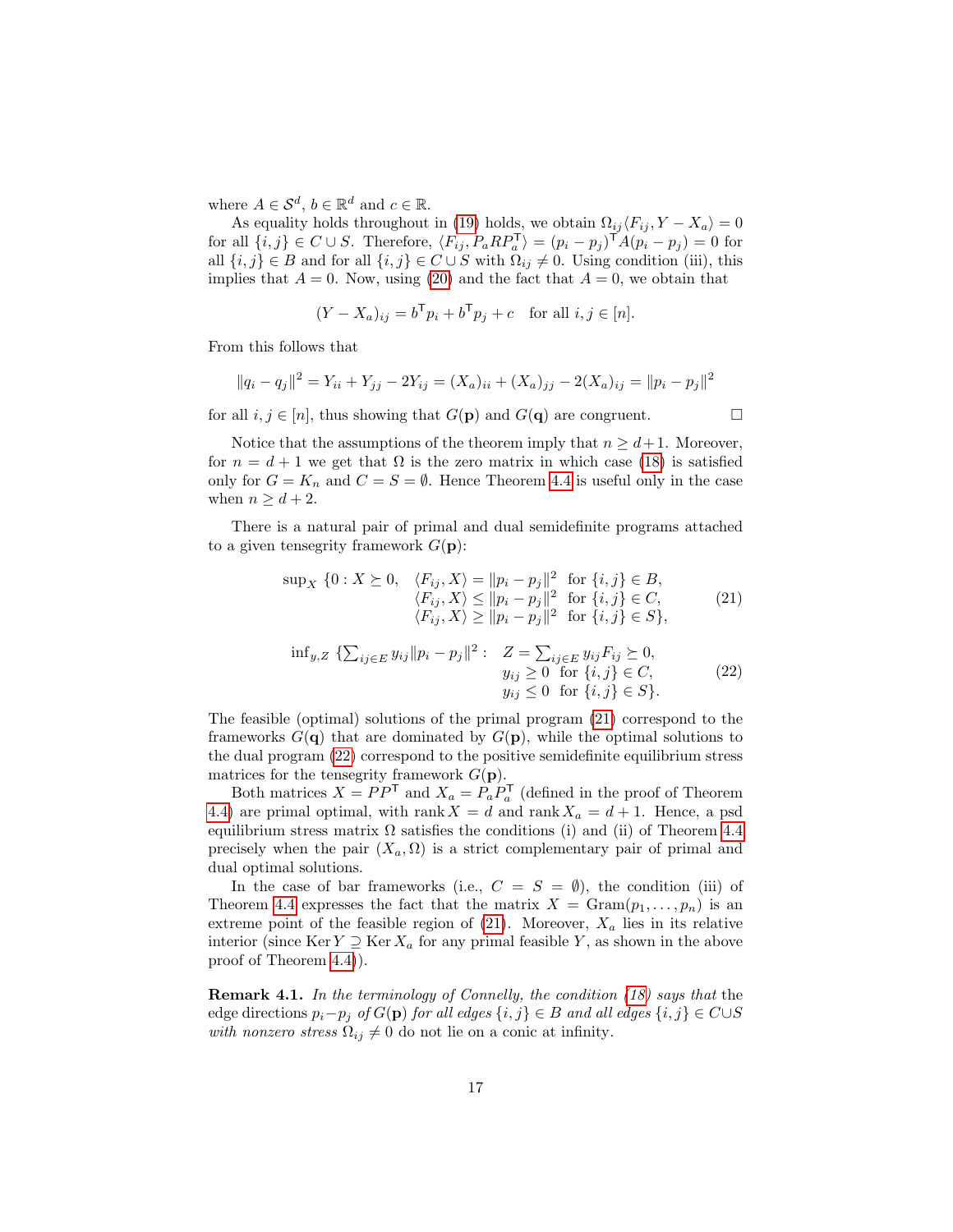Observe that this condition cannot be omitted in Theorem  $4.4$ . This is illustrated by the following example, taken from [\[3\]](#page-25-6). Consider the graph G on 4 nodes with edges  $\{1,2\}$ ,  $\{1,3\}$ ,  $\{2,3\}$  and  $\{2,4\}$ , and the 2-dimensional bar framework  $G(\mathbf{p})$  given by

$$
p_1 = (-1, 0)^{\mathsf{T}}, p_2 = (0, 0)^{\mathsf{T}}, p_3 = (1, 0)^{\mathsf{T}}
$$
 and  $p_4 = (0, 1)^{\mathsf{T}}$ .

Clearly, the framework  $G(\mathbf{p})$  is not universally rigid (as one can rotate  $p_4$  and get a new framework, which is equivalent but not congruent to  $G(\mathbf{p})$ ). On the other hand, the matrix  $\Omega = (1, -2, 1, 0) (1, -2, 1, 0)^{\mathsf{T}}$  is the only equilibrium stress matrix for  $G(\mathbf{p})$ , it is positive semidefinite with corank 3. Observe however that the condition [\(18\)](#page-15-3) does not hold (since the nonzero matrix  $R = e_1e_2^{\mathsf{T}} + e_2e_1^{\mathsf{T}}$ satisfies  $(p_i - p_j)^{\mathsf{T}} R(p_i - p_j) = 0$  for all  $\{i, j\} \in E$ ).

# <span id="page-17-0"></span>4.2. Generic universally rigid frameworks

It is natural to ask for a converse of Theorem [4.4.](#page-15-0) This question has been settled recently in [\[16\]](#page-26-4) in the affirmative for generic frameworks (cf. Theorem [4.8\)](#page-19-1). First, we show that, for generic frameworks, the 'no conic at infinity' condition [\(18\)](#page-15-3) can be omitted since it holds automatically. This result was obtained in [\[11\]](#page-25-4) (Proposition 4.3), but for the sake of completeness we have included a different and more explicit argument.

We need some notation. Given a framework  $G(\mathbf{p})$  in  $\mathbb{R}^k$ , we let  $\mathcal{P}_{\mathbf{p}}$  denote the  $\binom{k+1}{2}$  × |E| matrix, whose ij-th column contains the entries of the upper triangular part of the matrix  $(p_i - p_j)(p_i - p_j)^T \in \mathcal{S}^k$ . For a subset  $I \subseteq E$ ,  $\mathcal{P}_{\mathbf{p}}(I)$  denotes the  $\binom{k+1}{2} \times |I|$  submatrix of  $\mathcal{P}_{\mathbf{p}}$  whose columns are indexed by edges in I.

<span id="page-17-1"></span>**Lemma 4.5.** Let  $k \in \mathbb{N}$  and let  $G = ([n], E)$  be a graph on  $n \geq k+1$  nodes and with minimum degree at least k. Define the polynomial  $\pi_{k,G}$  in kn variables by

$$
\pi_{k,G}(\mathbf{p}) = \sum_{I \subseteq E, |I| = \binom{k+1}{2}} (\det \mathcal{P}_{\mathbf{p}}(I))^2
$$

 $for \mathbf{p} = \{p_1, \ldots, p_n\} \subseteq (\mathbb{R}^k)^n$ . Then, the polynomial  $\pi_{k,G}$  has integer coefficients and it is not identically zero.

**Proof.** Notice that for the specific choice of parameters we have that  $|E| \ge$  $\frac{nk}{2} \geq \frac{(k+1)k}{2}$  $\frac{E_1}{2}$ . It is clear that  $\pi_{k,G}$  has integer coefficients. We show by induction on  $k \ge 2$  that for every graph  $G = (n, E)$  with  $n \ge k + 1$  nodes and minimum degree at least k the polynomial  $\pi_{k,G}$  is not identically zero.

For  $k = 2$ , we distinguish two cases: (i)  $n = 3$  and (ii)  $n \ge 4$ . In case (i),  $G = K_3$  and, for the vectors  $p_1 = (0,0)^T, p_2 = (1,0)^T, p_3 = (0,1)^T$ , we have that  $\pi_{2,G}(\mathbf{p}) \neq 0$ . In case (ii), we can now assume without loss of generality that the edge set contains the following subset  $I = \{\{1, 2\}, \{1, 3\}, \{2, 4\}\}\.$  For the vectors  $p_1 = (0, 0)^{\mathsf{T}}, p_2 = (1, 0)^{\mathsf{T}}, p_3 = (0, 1)^{\mathsf{T}}, p_4 = (2, 1)^{\mathsf{T}},$  we have that det  $\mathcal{P}_{\mathbf{p}}(I) \neq 0$  and thus  $\pi_{2,G}(\mathbf{p}) \neq 0$ .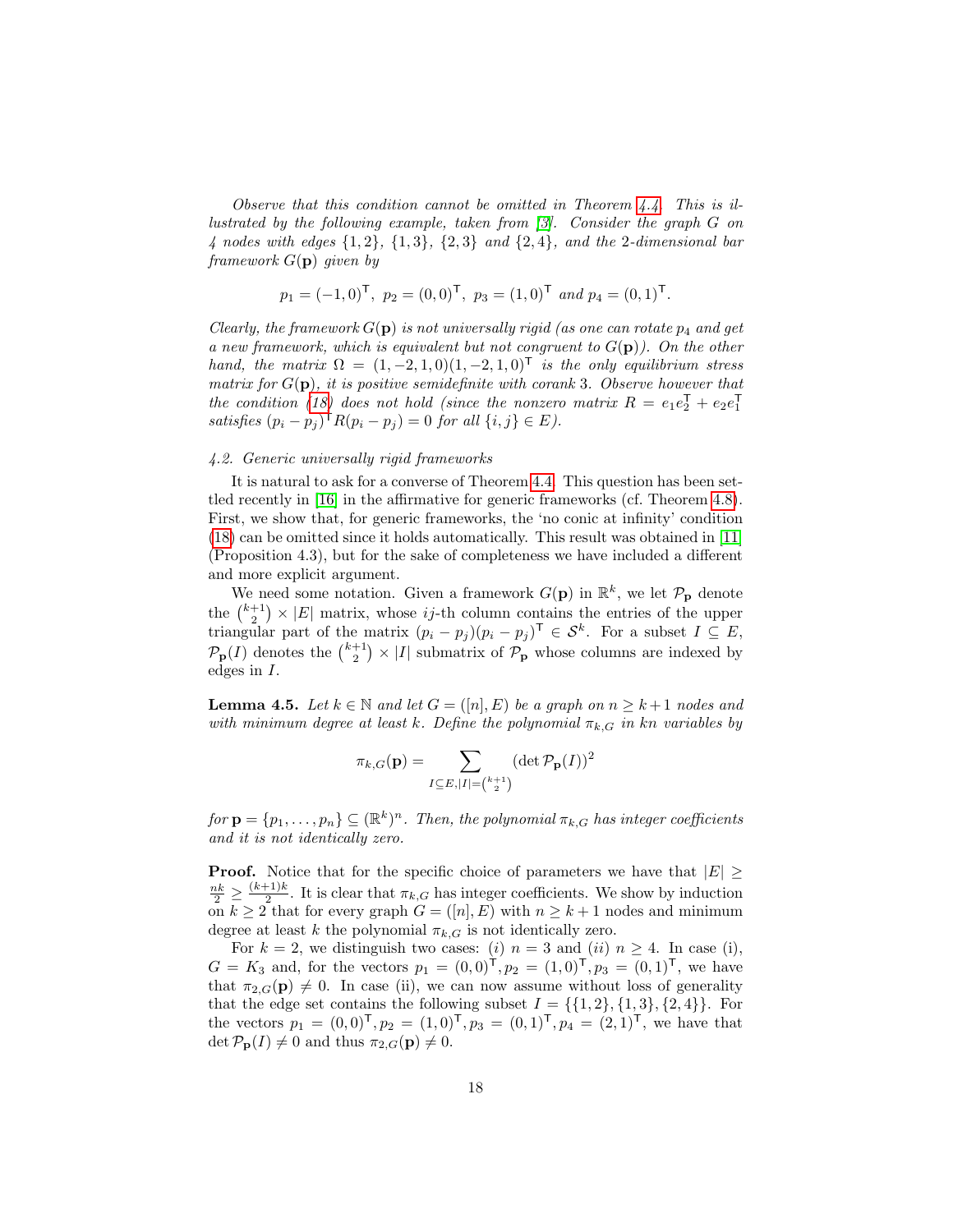Let  $k \geq 3$  and consider a graph  $G = ([n], E)$  with  $n \geq k + 1$  and minimum degree at least k. Let  $G \setminus n$  be the graph obtained from G by removing node n and all edges adjacent to it. Then,  $G\backslash n$  has at least k nodes and minimum degree at least  $k - 1$ . Hence, by the induction hypothesis, the polynomial  $\pi_{k-1,G\setminus n}$  is not identically zero. Let  $\mathbf{p} = \{p_1, \ldots, p_{n-1}\} \subseteq \mathbb{R}^{k-1}$  be a generic set of vectors and define  $\tilde{\mathbf{p}} = \{\tilde{p}_1, \ldots, \tilde{p}_n\} \subseteq \mathbb{R}^k$ , where  $\tilde{p}_i = (p_i^{\mathsf{T}}, 0)^{\mathsf{T}} \in \mathbb{R}^k$  for  $1 \leq i \leq n-1$ and  $\tilde{p}_n = (\mathbf{0}, 1)^{\mathsf{T}} \in \mathbb{R}^k$ . As **p** is generic,  $\pi_{k-1, G \setminus n}(\mathbf{p}) \neq 0$  and thus det  $\mathcal{P}_{\mathbf{p}}(I) \neq 0$ for some subset  $I \subseteq E(G \setminus n)$  with  $|I| = {k \choose 2}$ . Say, node *n* is adjacent to the nodes  $1, \ldots, k$  in G and define the edge subset  $\tilde{I} = I \cup \{\{n, 1\}, \ldots, \{n, k\}\} \subseteq E$ . Then, the matrix  $\mathcal{P}_{\tilde{\mathbf{p}}}(\tilde{I})$  has the block-form

$$
\mathcal{P}_{\tilde{\mathbf{p}}}(\tilde{I}) = \begin{pmatrix} \begin{matrix} \begin{matrix} k \\ 2 \end{matrix} \\ \begin{matrix} k \\ 0 \end{matrix} \\ \begin{matrix} k \\ 0 \end{matrix} \\ \begin{matrix} k \\ 0 \end{matrix} \\ \begin{matrix} k \\ 0 \end{matrix} \\ \begin{matrix} k \\ 0 \end{matrix} \\ \begin{matrix} k \\ 1 \end{matrix} \\ \begin{matrix} k \\ 0 \end{matrix} \\ \begin{matrix} k \\ 1 \end{matrix} \\ \begin{matrix} k \\ 0 \end{matrix} \\ \begin{matrix} k \\ 1 \end{matrix} \\ \begin{matrix} k \\ 0 \end{matrix} \\ \begin{matrix} k \\ 1 \end{matrix} \\ \begin{matrix} k \\ 0 \end{matrix} \\ \begin{matrix} k \\ 1 \end{matrix} \\ \begin{matrix} k \\ 0 \end{matrix} \end{pmatrix} \begin{matrix} k \\ 0 \end{matrix} \\ \begin{matrix} k \\ 1 \end{matrix} \\ \begin{matrix} k \\ 0 \end{matrix} \\ \begin{matrix} k \\ 1 \end{matrix} \\ \begin{matrix} k \\ 0 \end{matrix} \\ \begin{matrix} k \\ 0 \end{matrix} \\ \begin{matrix} k \\ 1 \end{matrix} \\ \begin{matrix} k \\ 0 \end{matrix} \\ \begin{matrix} k \\ 0 \end{matrix} \end{matrix} \end{pmatrix} \begin{matrix} k \\ k \\ k \end{matrix} \begin{matrix} k \\ 0 \end{matrix} \\ \begin{matrix} k \\ 0 \end{matrix} \\ \begin{matrix} k \\ 1 \end{matrix} \\ \begin{matrix} k \\ 0 \end{matrix} \\ \begin{matrix} k \\ 0 \end{matrix} \\ \begin{matrix} k \\ 1 \end{matrix} \\ \begin{matrix} k \\ 0 \end{matrix} \\ \begin{matrix} k \\ 0 \end{matrix} \\ \begin{matrix} k \\ 1 \end{matrix} \\ \begin{matrix} k \\ 0 \end{matrix} \\ \begin{matrix} k \\ 0 \end{matrix} \\ \begin{matrix} k \\ 1 \end{matrix} \\ \begin{matrix} k \\ 0 \end{matrix} \\ \begin{matrix} k \\ 0 \end{matrix} \\ \begin{matrix} k \\ 0 \end{matrix} \\ \begin{matrix} k \\ 0 \end{matrix} \\ \begin{matrix} k \\ 0 \end{matrix} \\ \begin{matrix} k \\ 1 \end{matrix} \\ \begin{matrix} k \\ 0 \end{matrix} \\ \begin{matrix} k \\ 0 \end{matrix} \\ \begin{matrix} k \\ 0 \end{matrix} \\ \begin{matrix} k \\
$$

As the vectors  $p_1, \ldots, p_{n-1} \in \mathbb{R}^{k-1}$  were chosen to be generic, every k of them are affinely independent. This implies that the vectors  $(-p_1^{\mathsf{T}}, 1)^{\mathsf{T}}, \ldots, (-p_k^{\mathsf{T}}, 1)^{\mathsf{T}}$ are linearly independent. Hence,  $\det \mathcal{P}_{\tilde{\mathbf{p}}}(\tilde{I}) \neq 0$  and thus  $\pi_{k,G}(\tilde{\mathbf{p}}) \neq 0$ .

<span id="page-18-0"></span>**Theorem 4.6.** [\[11\]](#page-25-4) Let  $G(\mathbf{p})$  be a generic d-dimensional framework and assume that G has minimum degree at least d. Then the edge directions of  $G(\mathbf{p})$ do not lie on a conic at infinity; that is, the system  $\{(p_i-p_j)(p_i-p_j)^\mathsf{T}: \{i,j\} \in$  $E\}\subseteq S^d$  has full rank  $\binom{d+1}{2}$ .

**Proof.** As the framework  $G(\mathbf{p})$  is d-dimensional, G must have at least  $d+1$ nodes. By Lemma [4.5,](#page-17-1) the polynomial  $\pi_{d,G}$  is not identically zero and thus, since  $G(\mathbf{p})$  is generic, we have that  $\pi_{d,G}(\mathbf{p}) \neq 0$ . By definition of  $\pi_{d,G}$  there exists  $I \subseteq E$  with  $|I| = \binom{d+1}{2}$  such that  $\det \mathcal{P}_{\mathbf{p}}(I) \neq 0$ . This implies that the system  $\{(p_i - p_j)(p_i - p_j)^{\mathsf{T}} : \{i, j\} \in E\} \subseteq \mathcal{S}^d$  has full rank  $\binom{d+1}{2}$ .

Next we show that for *generic* frameworks Theorem [4.4](#page-15-0) remains valid even when [\(18\)](#page-15-3) is omitted.

<span id="page-18-1"></span>**Corollary 4.7.** [\[11\]](#page-25-4) Let  $G(\mathbf{p})$  be a generic d-dimensional tensegrity framework. Assume that there exists a positive semidefinite equilibrium stress matrix  $\Omega$  with corank  $d + 1$ . Then  $G(p)$  is universally rigid.

**Proof.** Set  $E_0 = \{\{i, j\} \in E : \Omega_{ij} \neq 0\}$  and define the subgraph  $G_0 = ([n], E_0)$ of  $G$ . First we show that  $G_0$  has minimum degree at least  $d$ . For this, we use the equilibrium conditions: For all  $i \in [n]$ ,  $\sum_{j:\{i,j\} \in E_0} \Omega_{ij} p_j = 0$ , which give an affine dependency among the vectors  $p_i$  and  $p_j$  for  $\{i, j\} \in E_0$ . By assumption, **p** is generic and thus in general position, which implies that any  $d + 1$  of the vectors  $p_1, \ldots, p_n$  are affinely dependent. From this we deduce that each node  $i \in [n]$  has degree at least d in  $G_0$ .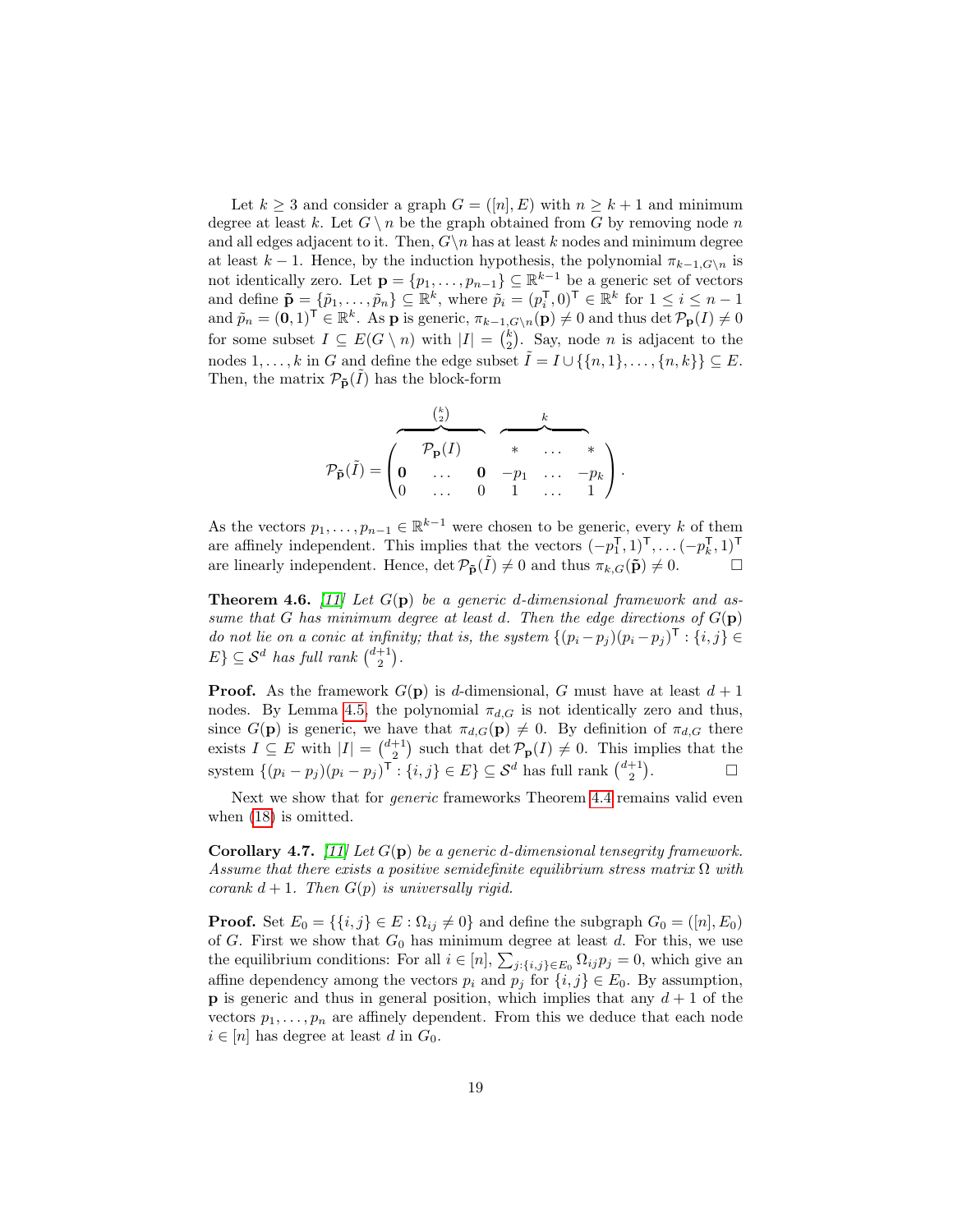Hence we can apply Theorem [4.6](#page-18-0) to the generic framework  $G_0(\mathbf{p})$  and conclude that the system  $\{(p_i - p_j)(p_i - p_j)^\mathsf{T} : \{i, j\} \in E_0\}$  has full rank  $\binom{d+1}{2}$ . This shows that the condition [\(18\)](#page-15-3) holds. Now we can apply Theorem [4.4](#page-15-0) to  $G(\mathbf{p})$  and conclude that  $G(\mathbf{p})$  is universally rigid.

We note that for bar frameworks this fact has been also obtained independently by A. Alfakih using the related concepts of *dimensional rigidity* and *Gale* matrices. The notion of dimensional rigidity was introduced in [\[1\]](#page-25-11) where a sufficient condition was obtained for showing that a framework is dimensionally rigid. In [\[2\]](#page-25-12), using the concept of a Gale matrix, this condition was shown to be equivalent to the sufficient condition from Theorem [4.4](#page-15-0) (for bar frameworks). Lastly, in [\[2\]](#page-25-12) it is shown that for generic frameworks the notions of dimensional rigidity and universal rigidity coincide.

In the special case of bar frameworks, the converse of Corollary [4.7](#page-18-1) was proved recently by S.J. Gortler and P. Thurston.

<span id="page-19-1"></span>**Theorem 4.8.** [\[16\]](#page-26-4) Let  $G(\mathbf{p})$  be a generic d-dimensional bar framework and assume that it is universally rigid. Then there exists a positive semidefinite equilibrium stress matrix  $\Omega$  for  $G(\mathbf{p})$  with corank  $d+1$ .

## <span id="page-19-0"></span>4.3. Connections with unique completability

In this section we investigate the links between the two notions of universally completable and universally rigid tensegrity frameworks. We start the discussion with defining the suspension of a tensegrity framework.

<span id="page-19-2"></span>**Definition 4.9.** Let  $G = (V = [n], E)$  be a tensegrity graph with  $E = B \cup C \cup S$ . We denote by  $\nabla G = (V \cup \{0\}, E')$  its suspension tensegrity graph, with  $E' =$  $B' \cup C' \cup S'$  where  $B' = B \cup \{\{0, i\} : i \in [n]\}, C' = S$  and  $S' = C$ . Given a tensegrity framework  $G(\mathbf{p})$ , we define the extended tensegrity framework  $\nabla G(\widehat{\mathbf{p}})$ where  $\widehat{p}_i = p_i$  for all  $i \in [n]$  and  $\widehat{p}_0 = \mathbf{0}$ .

Our first observation is a correspondence between the universal completability of a tensegrity framework  $G(\mathbf{p})$  and the universal rigidity of its extended tensegrity framework  $\nabla G(\hat{\mathbf{p}})$ . The analogous observation in the setting of global rigidity has been also made in [\[12\]](#page-25-5) and [\[35\]](#page-27-1).

<span id="page-19-3"></span>**Lemma 4.10.** Let  $G(\mathbf{p})$  be a tensegrity framework and let  $\nabla G(\hat{p})$  be its extended tensegrity framework as defined in Definition [4.9.](#page-19-2) Then, the tensegrity framework  $G(\mathbf{p})$  is universally completable if and only if the extended tensegrity framework  $\nabla G(\hat{\mathbf{p}})$  is universally rigid.

**Proof.** Notice that for any family of vectors  $q_1, \ldots, q_n$ , their Gram matrix satisfies the conditions:

$$
\langle E_{ij}, X \rangle = p_i^{\mathsf{T}} p_j \text{ for all } \{i, j\} \in V \cup B,
$$
  

$$
\langle E_{ij}, X \rangle \leq p_i^{\mathsf{T}} p_j \text{ for all } \{i, j\} \in C,
$$
  

$$
\langle E_{ij}, X \rangle \geq p_i^{\mathsf{T}} p_j \text{ for all } \{i, j\} \in S,
$$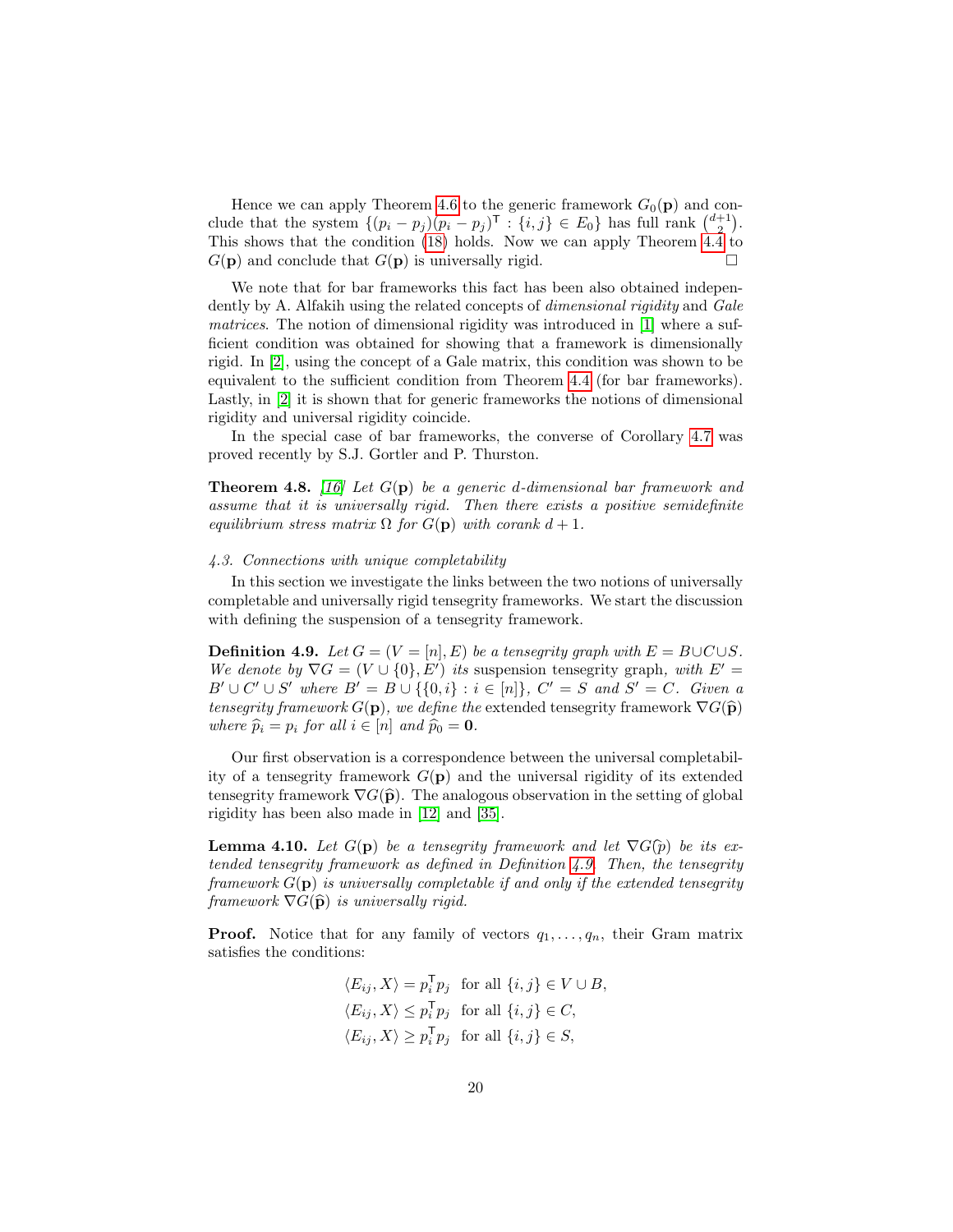if and only if the Gram matrix of  $q_0 = \mathbf{0}, q_1, \ldots, q_n$  satisfies:

$$
\langle F_{ij}, X \rangle = ||p_i - p_j||^2 \text{ for all } \{i, j\} \in B',
$$
  

$$
\langle F_{ij}, X \rangle \le ||p_i - p_j||^2 \text{ for all } \{i, j\} \in C',
$$
  

$$
\langle F_{ij}, X \rangle \ge ||p_i - p_j||^2 \text{ for all } \{i, j\} \in S',
$$

which implies the claim.  $\Box$ 

In view of Lemma [4.10](#page-19-3) it is reasonable to ask whether Theorem [3.2](#page-8-0) can be derived from Theorem [4.4](#page-15-0) applied to the tensegrity framework  $\nabla G(\hat{\mathbf{p}})$ . We will show that this is the case for bar frameworks, i.e., when  $C = S = \emptyset$ . Indeed, for a bar framework, the condition [\(18\)](#page-15-3) from Theorem [4.4](#page-15-0) applied to the suspension tensegrity framework  $\nabla G(\hat{\mathbf{p}})$  becomes

$$
R \in \mathcal{S}^d, (p_i - p_j)^\mathsf{T} R (p_i - p_j) = 0 \text{ for all } \{i, j\} \in E \cup \{\{0, i\} : i \in [n]\} \Longrightarrow R = 0,
$$

and, as  $\hat{p}_0 = 0$ , this coincides with the condition [\(12\)](#page-7-3).

The following lemma shows that for bar frameworks there exists a one to one correspondence between equilibrium stress matrices for  $\nabla G(\hat{\mathbf{p}})$  and spherical stress matrices for  $G(\mathbf{p})$ . The crucial fact that we use here is that for bar frameworks there are no sign conditions for a spherical stress matrix for  $G(\mathbf{p})$ or for an equilibrium stress matrix for  $\nabla G(\hat{\mathbf{p}})$ .

<span id="page-20-2"></span>**Lemma 4.11.** Let  $G(\mathbf{p})$  be a bar framework in  $\mathbb{R}^d$  such that  $p_1, \ldots, p_n$  span linearly  $\mathbb{R}^d$ . The following assertions are equivalent:

- (i) There exists an equilibrium stress matrix  $\Omega \in S^{n+1}_+$  for the framework  $\nabla G(\widehat{\mathbf{p}})$  with corank  $\Omega = d + 1$ .
- (ii) There exists a spherical stress matrix for  $G(\mathbf{p})$ .

**Proof.** Let  $P \in \mathbb{R}^{n \times d}$  be the configuration matrix of the framework  $G(\mathbf{p})$  and let  $\widehat{P}_a = \begin{pmatrix} 0 & 1 \\ P & e \end{pmatrix}$ . Write a matrix  $\Omega \in \mathcal{S}_{+}^{n+1}$  in block-form as

<span id="page-20-0"></span>
$$
\Omega = \begin{pmatrix} w_0 & w^{\mathsf{T}} \\ w & Z \end{pmatrix} \text{ where } Z \in \mathcal{S}_+^n, w \in \mathbb{R}^n, w_0 \in \mathbb{R}.
$$
 (23)

Notice that  $\Omega$  is supported by  $\nabla G$  precisely when Z is supported by G. The matrix  $\Omega$  is a stress matrix for  $\nabla G(\hat{\mathbf{p}})$  if and only if  $\Omega \hat{P}_a = 0$  which is equivalent to

<span id="page-20-1"></span>
$$
ZP = 0, \ w = -Ze, \ w_0 = -w^{\mathsf{T}}e. \tag{24}
$$

Moreover, Ker  $\Omega = \text{Ran}\,\widehat{P_a}$  if and only if Ker  $Z = \text{Ran}\,P$ , so that corank  $\Omega = d+1$ if and only if corank  $Z = d$ . The lemma now follows easily: If  $\Omega$  satisfies (i), then its principal submatrix  $Z$  satisfies (ii). Conversely, if  $Z$  satisfies (ii), then the matrix  $\Omega$  defined by [\(23\)](#page-20-0) and [\(24\)](#page-20-1) satisfies (i).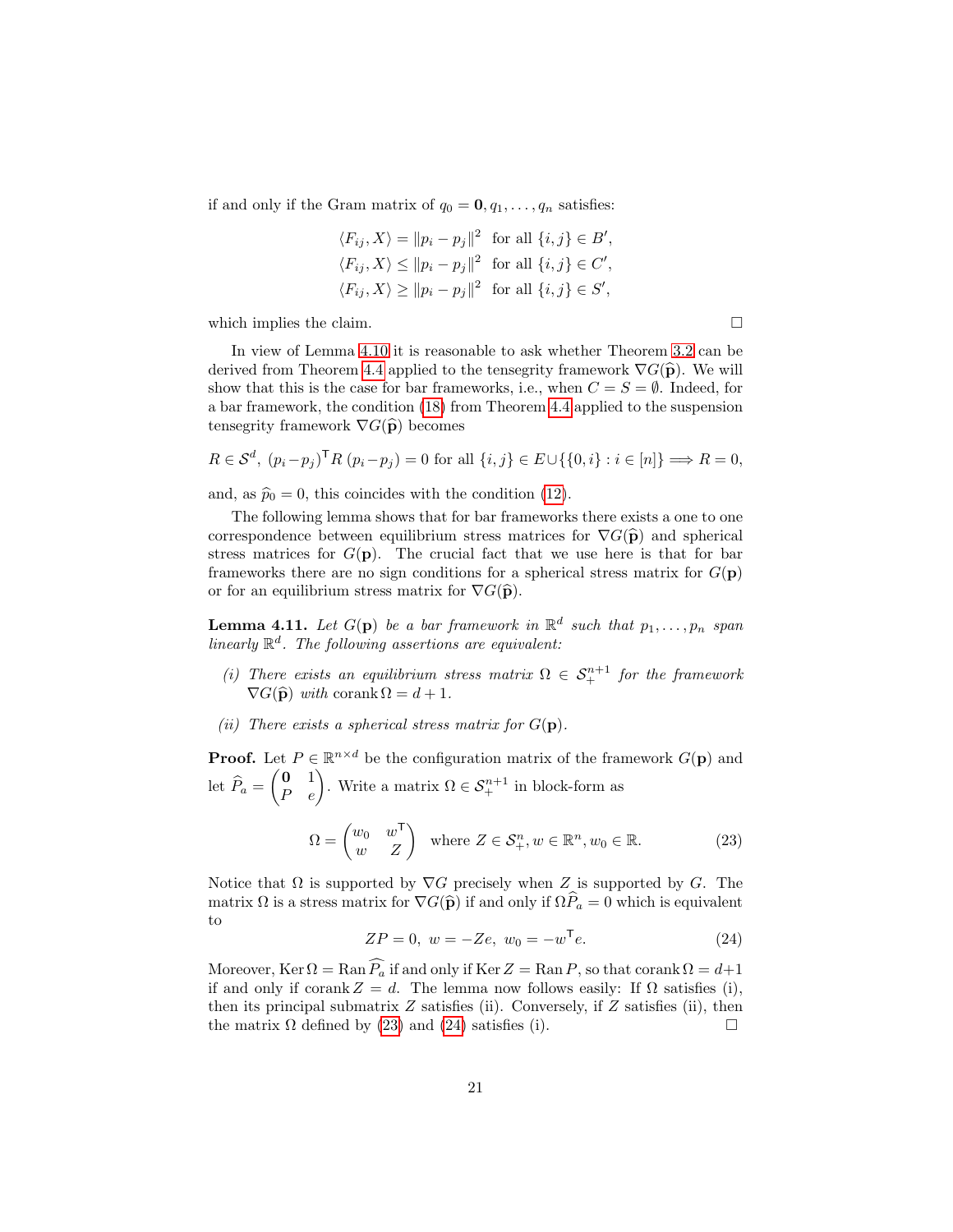Summarizing, we have established that in the special case of a bar framework  $G(\mathbf{p})$  (i.e.,  $C = S = \emptyset$ ), Theorem [3.2](#page-8-0) is equivalent to Theorem [4.4](#page-15-0) applied to the extended bar framework  $\nabla G(\hat{\mathbf{p}})$ . It is not clear whether this equivalence remains valid for arbitrary tensegrity frameworks. To deal with such frameworks, Lemma [4.11](#page-20-2) has to be generalized so as to accommodate the sign conditions for the sperical stress matrix and the equilibrium stress matrix for  $G(\mathbf{p})$  and  $\nabla G(\widehat{\mathbf{p}})$ , respectively.

## <span id="page-21-0"></span>5. The Strong Arnold Property and graph parameters

In this section we revisit the Strong Arnold Property (SAP) and we show that matrices fulfilling the SAP posses some nice geometric properties. We also show that psd matrices fulfilling the SAP can be characterized as nondegenerate solutions of some appropriate semidefinite program. Additionally, we investigate the relation between the graph parameters  $\nu^=(\cdot)$  and  $gd(\cdot)$ , introduced in [\[18,](#page-26-5) [19\]](#page-26-6) and [\[24,](#page-26-2) [25\]](#page-26-3), respectively.

## 5.1. The Strong Arnold Property

For a graph  $G = (V = [n], E)$  consider the linear space

$$
\mathcal{C}(G) = \{ X \in \mathcal{S}^n : \langle E_{ij}, X \rangle = 0 \ \forall \{i, j\} \in \overline{E} \}.
$$

**Definition 5.1.** For a graph  $G = ([n], E)$ , a matrix  $M \in \mathcal{C}(G)$  is said to satisfy the Strong Arnold Property (SAP) if

<span id="page-21-1"></span>
$$
\mathcal{T}_M + \text{lin}\{E_{ij} : \{i, j\} \in V \cup E\} = \mathcal{S}^n. \tag{25}
$$

The SAP has received a significant amount of attention due to its connection to the Colin de Verdière graph parameter  $\mu(\cdot)$ , introduced and studied in [\[7\]](#page-25-13). The Colin de Verdière number  $\mu(G)$  of a graph G is defined as the maximum corank of a matrix  $M \in \mathcal{C}(G)$  satisfying:  $\langle E_{ij}, M \rangle < 0$  for all  $\{i, j\} \in E$ , M has exactly one negative eigenvalue, and M satisfies the SAP. The graph parameter  $\mu(\cdot)$  is minor monotone, and it turns out that the SAP plays a crucial role for showing this. The importance of the graph parameter  $\mu(G)$  stems in particular from the fact that it permits to characterize several topological properties of graphs. For instance, it is known that  $\mu(G) \leq 3$  if and only if G is planar [\[7\]](#page-25-13) and  $\mu(G) \leq 4$  if and only of G is linklessly embeddable [\[27\]](#page-26-10) (more details can be found e.g. in [\[21\]](#page-26-11) and further references therein).

By taking orthogonal complements in [\(25\)](#page-21-1) and using [\(6\)](#page-5-0), we arrive at the following equivalent expression for the SAP, that we will use in the sequel:

$$
X \in \mathcal{S}^n, \; MX = 0, \; X_{ij} = 0 \text{ for all } \{i, j\} \in V \cup E \Longrightarrow X = 0. \tag{26}
$$

Our next goal is to give a geometric characterization of matrices satisfying the SAP using the notion of null space representations. Consider a matrix  $M \in \mathcal{S}^n$ , fix an arbitrary basis for Ker M and form the  $n \times$ corank M matrix that has as columns the basis elements. The vectors corresponding to the rows of the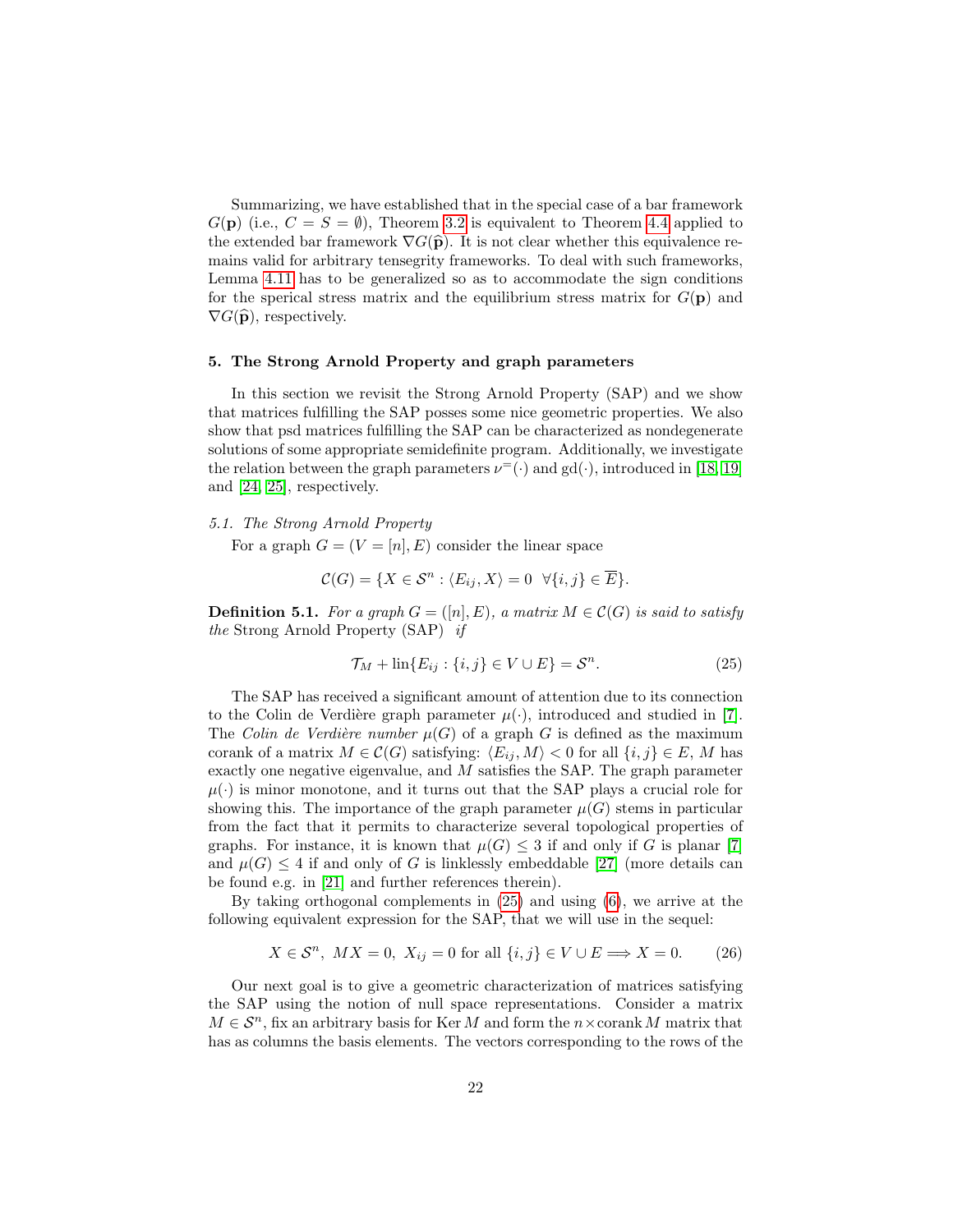resulting matrix form a nullspace representation of M. If we impose structure on  $M$  in terms of some graph  $G$ , nullspace representations of  $M$  exhibit intriguing geometric properties and have been extensively studied (see e.g. [\[28\]](#page-26-12)).

The next theorem shows that null space representations of matrices satisfying the SAP enjoy some nice geometric properties. The equivalence between and the first and the third item item has been rediscovered independently by [\[20\]](#page-26-13) (Theorem 4.2) and [\[15\]](#page-26-14) (Lemma 3.1).

<span id="page-22-0"></span>**Theorem 5.2.** Consider a graph  $G = ([n], E)$  and a matrix  $M \in \mathcal{C}(G)$  with corank  $M = d$ . Let  $P \in \mathbb{R}^{n \times d}$  be a matrix whose columns form an orthonormal basis for Ker M and let  $\{p_1, \ldots, p_n\}$  denote the row vectors of P. The following assertions are equivalent:

- (i) M satisfies the Strong Arnold Property.
- (ii)  $PP^{\mathsf{T}}$  is an extreme point of the spectrahedron

$$
\{X \succeq 0 : \langle E_{ij}, X \rangle = p_i^{\mathsf{T}} p_j \text{ for } \{i, j\} \in V \cup E\}.
$$

(iii) For any matrix  $R \in \mathcal{S}^d$  the following holds:

$$
p_i^{\mathsf{T}} R p_j = 0 \text{ for all } \{i, j\} \in V \cup E \Longrightarrow R = 0.
$$

**Proof.** The equivalence  $(ii) \iff (iii)$  follows directly from Corollary [2.2.](#page-4-0)

 $(i) \implies (iii)$  Let  $R \in \mathcal{S}^d$  such that  $p_i^{\mathsf{T}} R p_j = 0$ , i.e.,  $\langle PRP^{\mathsf{T}}, E_{ij} \rangle = 0$  for all  $\{i, j\} \in V \cup E$ . Thus the matrix  $Y = PRP^{\dagger}$  belongs to  $\text{lin}\{E_{ij} : \{i, j\} \in V \cup E\}^{\perp}$ and satisfies  $MY = 0$ . By [\(6\)](#page-5-0) we have that  $Y \in \mathcal{T}^{\perp}_M$  and then (*i*) implies  $Y = 0$ and thus  $R = 0$  (since  $P^{\mathsf{T}} P = I_r$ ).

 $(iii)$  ⇒ (*i*) Write  $M = Q \begin{pmatrix} \Lambda_1 & 0 \\ 0 & 0 \end{pmatrix} Q^{\mathsf{T}}$ , where  $Q = (Q_1 \; P)$  is orthogonal and the columns of  $Q_1$  form a basis of the range of  $M$ . Consider a matrix  $Y \in \mathcal{T}^{\perp}_M \cap \text{lin}\{E_{ij} : \{i,j\} \in \overline{E}\}.$  Then, by [\(5\)](#page-5-1),  $Y = PRP^{\mathsf{T}}$  for some matrix  $R \in \mathcal{S}^d$ . Moreover,  $\langle Y, E_{ij} \rangle = \langle PRP^{\mathsf{T}}, E_{ij} \rangle = 0$  for all  $\{i, j\} \in V \cup E$ , which by (*iii*) implies that  $R = 0$  and thus  $Y = 0$ .

Our final observation in this section is that a psd matrix having the SAP can be also understood as a nondegenerate solution of some semidefinite program.

<span id="page-22-1"></span>**Theorem 5.3.** Consider a graph  $G = ([n], E)$  and let  $M \in \mathcal{C}(G) \cap \mathcal{S}_n^+$ . The following assertions are equivalent:

- (i) M satisfies the Strong Arnold Property.
- $(ii)$  M is a primal nondegenerate solution for the semidefinite program:

$$
\sup_{X} \{ \langle C, X \rangle : \langle E_{ij}, X \rangle = 0 \text{ for } \{i, j\} \in \overline{E}, X \succeq 0 \},
$$

for any  $C \in \mathcal{S}^n$ .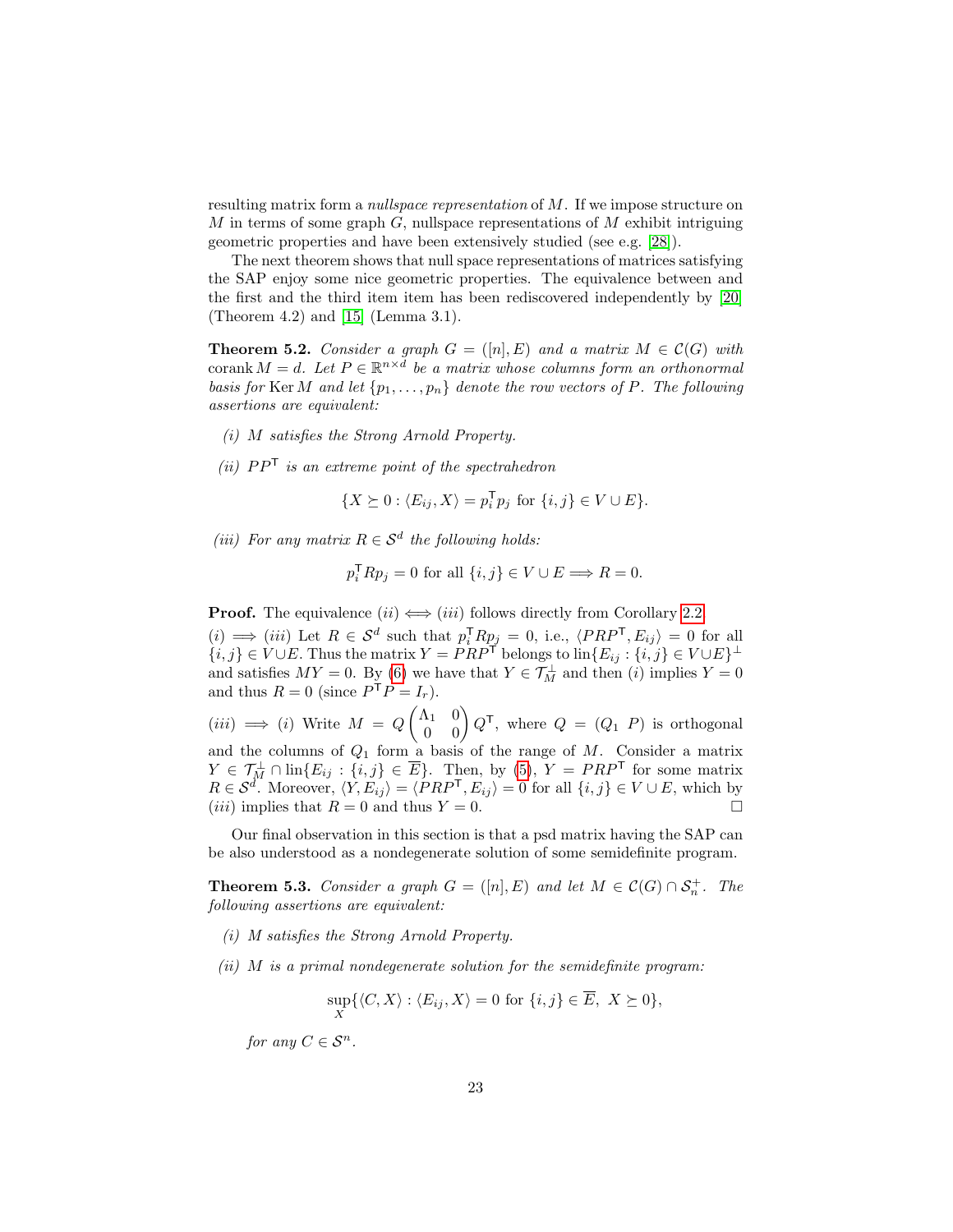(iii) M is a dual nondegenerate solution for the dual of the semidefinite program:

<span id="page-23-1"></span>
$$
\sup_X \{0 : \langle E_{ij}, X \rangle = a_{ij} \text{ for } \{i, j\} \in V \cup E, X \succeq 0\},\tag{27}
$$

for any  $a \in \mathcal{S}_+(G)$ .

**Proof.** Taking orthogonal complements in  $(25)$  we see that M satisfies the SAP if and only if  $\mathcal{T}_M^{\perp} \cap \text{lin}\{E_{ij} : \{i,j\} \in \overline{E}\} = \{0\}.$  Moreover, observe that the feasible region of the dual of the semidefinite program [\(27\)](#page-23-1) is equal to  $\mathcal{S}_{+}^{n}\cap\mathcal{C}(G)$ . Now, using  $(7)$ , we obtain the equivalence of  $(i)$ ,  $(ii)$  and  $(iii)$ .

## <span id="page-23-0"></span>5.2. Graph parameters

In this section we explore the relation between the two graph parameters  $gd(\cdot)$  and  $\nu^=(\cdot)$  using the machinery developed in the previous sections. Recall that  $S_{+}(G)$  denotes the set of G-partial psd matrices.

**Definition 5.4.** Given a graph  $G = (V, E)$ , a vector  $a \in S_+(G)$  and an integer  $k \geq 1$ , a Gram representation of a in  $\mathbb{R}^k$  consists of a set of vectors  $p_1, \ldots, p_n \in$  $\mathbb{R}^k$  such that

$$
p_i^{\mathsf{T}} p_j = a_{ij} \text{ for all } \{i, j\} \in V \cup E.
$$

The Gram dimension of  $a \in \mathcal{S}_{+}(G)$ , denoted as  $gd(G, a)$ , is the smallest integer  $k \geq 1$  for which a has a Gram representation in  $\mathbb{R}^k$ .

**Definition 5.5.** The Gram dimension of a graph  $G$  is defined as

$$
\gcd(G) = \max_{a \in \mathcal{S}_+(G)} \gcd(G, a). \tag{28}
$$

This graph parameter was introduced and studied in [\[24,](#page-26-2) [25\]](#page-26-3), motivated by its relevance to the low rank positive semidefinite matrix completion problem. Indeed, if G is a graph satisfying  $gd(G) \leq k$ , then every G-partial psd matrix also has a psd completion of rank at most  $k$ . In [\[24,](#page-26-2) [25\]](#page-26-3) the graph parameter  $gd(\cdot)$  is shown to be minor monotone and the graphs with small Gram dimension are characterized:  $gd(G) \leq 2 \Longleftrightarrow G$  is a forest (no  $K_3$  minor),  $gd(G) \leq 3 \Longleftrightarrow G$ is series-parallel (no  $K_4$  minor),  $gd(G) \leq 4 \Longleftrightarrow G$  has no  $K_5$  and  $K_{2,2,2}$  minors.

Next we recall the definition of the graph parameter  $\nu^=(\cdot)$ .

<span id="page-23-2"></span>**Definition 5.6.** [\[18,](#page-26-5) [19\]](#page-26-6) Given a graph  $G = ([n], E)$  the parameter  $\nu^=(G)$  is defined as the maximum corank of a matrix  $M \in \mathcal{C}(G) \cap \mathcal{S}_{+}^{n}$  satisfying the SAP.

The study of the parameter  $\nu^=(\cdot)$  is motivated by its relation to the Colin de Verdière graph parameter  $\mu(\cdot)$  mentioned above; for instance,  $\mu(G) \leq \nu^=(G)$  for any graph. In [\[18,](#page-26-5) [19\]](#page-26-6) it is shown that  $\nu^=(\cdot)$  is minor monotone and the graphs with small value of  $\nu^=(\cdot)$  are characterized:  $\nu^=(G) \leq 2 \iff G$  is a forest (no K<sub>3</sub> minor),  $\nu^=(G) \leq 3 \iff G$  is series-parallel (no K<sub>4</sub> minor),  $\nu^= \leq 4 \iff G$ has no  $K_5$  and  $K_{2,2,2}$  minors.

In view of the above two characterizations it is natural to try to identify the exact relation between these two graph parameters. The following theorem is a first result in this direction.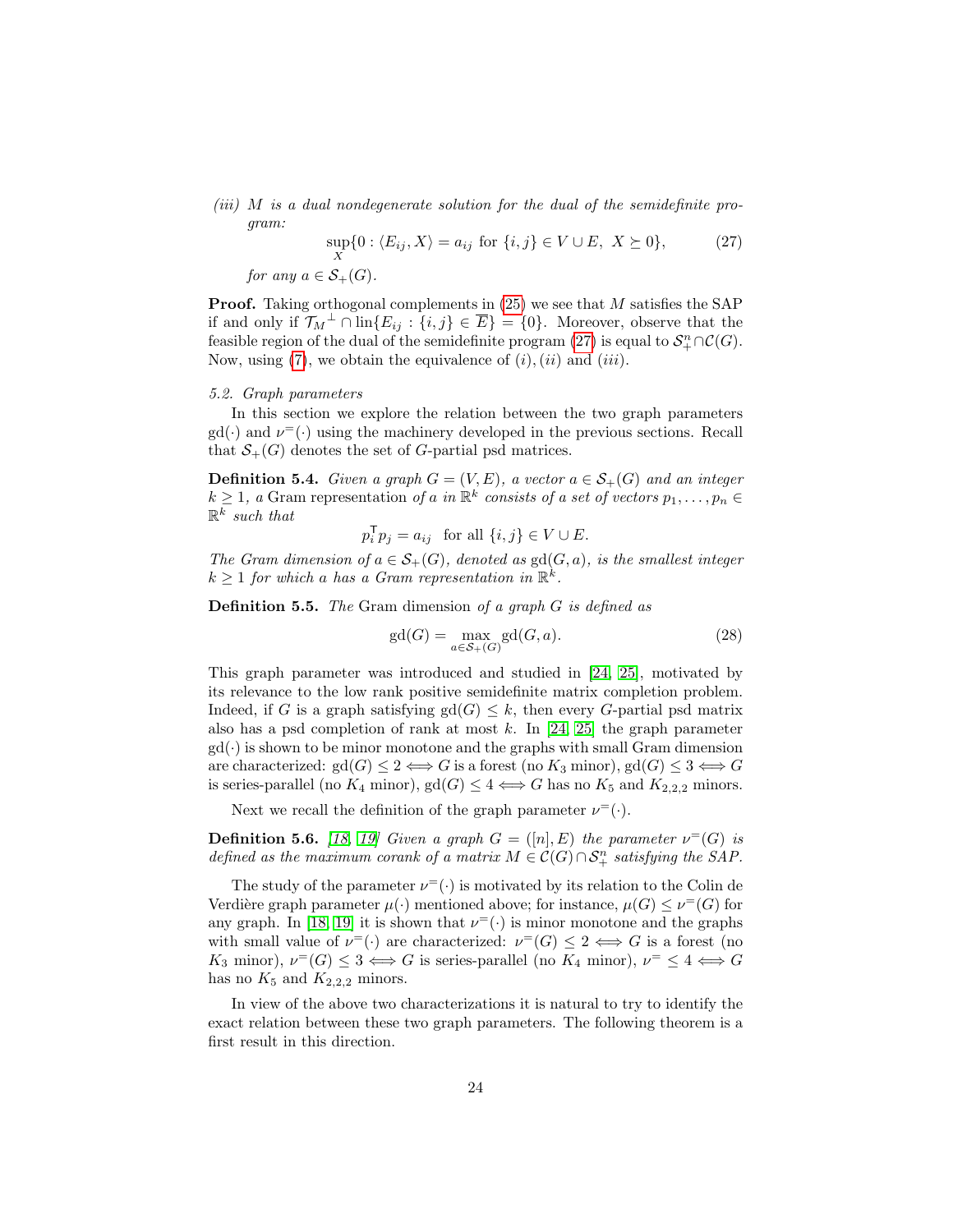**Theorem 5.7.** [\[24\]](#page-26-2) For any graph  $G$ ,  $gd(G) \geq \nu^=(G)$ .

It is not known whether the two graph parameters coincide or not. We now derive a new characterization of the parameter  $\nu^=(\cdot)$  in terms of the maximum Gram dimension of certain G-partial psd matrices satisfying some nondegeneracy property, which could be helpful to clarify the links between the two parameters. Recall that with a vector  $a \in \mathcal{S}_+(G)$  we can associate the following pair of primal and dual semidefinite programs:

$$
\sup_{X} \{0 : \langle E_{ij}, X \rangle = a_{ij} \text{ for } \{i, j\} \in V \cup E, \text{ and } X \succeq 0\},
$$
 (P<sub>a</sub>)

<span id="page-24-3"></span><span id="page-24-2"></span>
$$
\inf_{y,Z} \{ \sum_{\{i,j\} \in V \cup E} y_{ij} a_{ij} : \sum_{\{i,j\} \in V \cup E} y_{ij} E_{ij} = Z \succeq 0 \}. \tag{D_a}
$$

Notice that, for any  $a \in \mathcal{S}_{+}(G)$ , the primal program  $(P_a)$  $(P_a)$  $(P_a)$  is feasible and the dual program  $(D_a)$  $(D_a)$  $(D_a)$  is strictly feasible. Thus there is no duality gap.

**Definition 5.8.** Given a graph  $G$ , let  $\mathcal{D}(G)$  denote the set of partial matrices  $a \in \mathcal{S}_{+}(G)$  for which the semidefinite program  $(D_a)$  $(D_a)$  $(D_a)$  has a nondegenerate optimal solution.

We can now reformulate the parameter  $\nu^=(G)$  as the maximum Gram dimension of a partial matrix in  $\mathcal{D}(G)$ .

<span id="page-24-0"></span>Theorem 5.9. For any graph G we have that

$$
\nu^=(G)=\max_{a\in \mathcal{D}(G)}\mathrm{gd}(G,a).
$$

**Proof.** Suppose that  $\max_{a \in \mathcal{D}(G)} \text{sd}(G, a) = \text{gd}(G, a^*)$ . As  $a^* \in \mathcal{D}(G)$  it follows

that  $(D_{a^*})$  has a nondegenerate optimal solution which we denote by M. Then, Theorem [2.4](#page-5-2) implies that  $(P_{a^*})$  has a unique solution which we denote by A. Notice that the matrix  $A$  is the unique psd completion of the partial matrix  $a^* \in \mathcal{S}_+(G)$  which implies that  $gd(G, a^*) = \text{rank } A$ . Moreover, as A and Z are a pair of primal dual optimal solutions we have that  $AM = 0$  which implies that corank  $M \geq \text{rank } A$ . As the matrix M is feasible for  $\nu^=(G)$  (recall Definition [5.6](#page-23-2)) and Theorem [5.3\)](#page-22-1) it follows that  $\nu^=(G) \ge \max_{a \in \mathcal{D}(G)} \text{gd}(G, a)$ .

<span id="page-24-1"></span>For the other direction, assume  $\nu^=(G) = \operatorname{corank} M = d$  where  $M \in \mathcal{C}(G) \cap$  $S_{+}^{n}$  and M satisfies the SAP. Let  $P \in \mathbb{R}^{n \times d}$  be a matrix whose columns form a basis for KerM and consider the partial matrix  $a \in S_+(G)$  defined as  $a_{ij} = (PP^{\mathsf{T}})_{ij}$  for every  $\{i, j\} \in V \cup E$ . As  $\langle M, PP^{\mathsf{T}} \rangle = 0$  it follows that M is a dual nondegenerate optimal solution for  $(D_a)$  $(D_a)$  $(D_a)$  and thus  $a \in \mathcal{D}(G)$ . Additionally, as corank  $M = \text{rank } PP^{\mathsf{T}}$  we have that M and  $PP^{\mathsf{T}}$  are a pair of strict complementary optimal solutions for  $(P_a)$  $(P_a)$  $(P_a)$  and  $(D_a)$  $(D_a)$  $(D_a)$ , respectively. Then Theorem [2.6](#page-6-1) implies that the matrix  $PP^{\mathsf{T}}$  $PP^{\mathsf{T}}$  is the unique optimal solution of  $(P_a)$ and thus  $gd(G, a) = \text{rank }PP^{\mathsf{T}} = \text{corank }M = \nu^=(G).$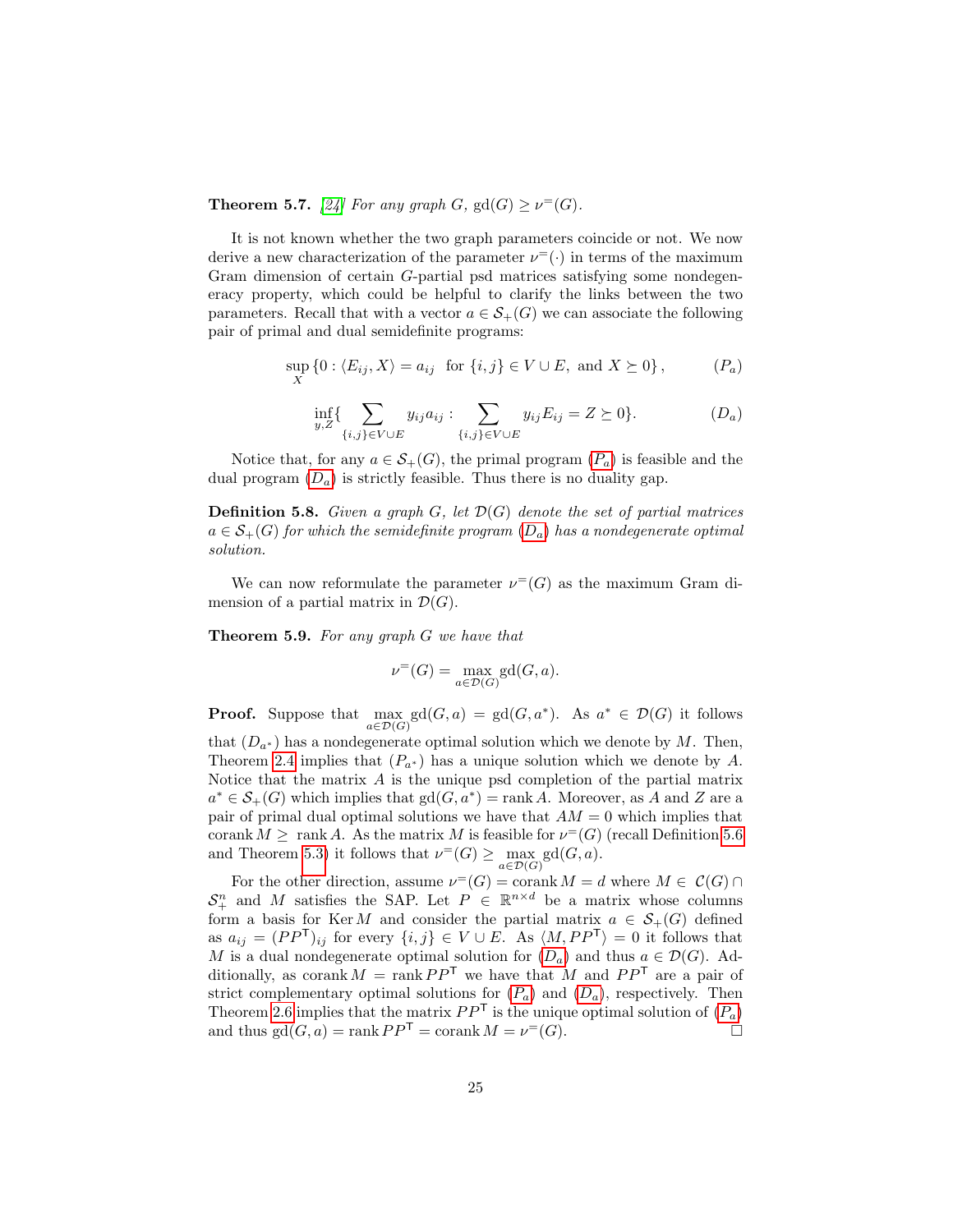**Corollary 5.10.** For any graph G, we have that  $gd(G) \geq \nu^=(G)$ . Moreover, equality gd(G) =  $\nu^=(G)$  holds if and only if there exists some  $a \in \mathcal{D}(G)$  for which  $gd(G) = gd(G, a)$ .

# References

- <span id="page-25-11"></span>[1] A.Y. Alfakih. On dimensional rigidity of bar-and-joint frameworks. Discrete Appl. Math., 155:1244–1253, 2007.
- <span id="page-25-12"></span>[2] A.Y. Alfakih. On the universal rigidity of generic bar frameworks. Contrib. Discrete Math., 5:7–17, 2010.
- <span id="page-25-6"></span>[3] A.Y. Alfakih. On bar frameworks, stress matrices and semidefinite programming. *Math. Program. Ser. B*,  $129(1):113-128$ , 2011.
- <span id="page-25-8"></span>[4] F. Alizadeh, J.A. Haeberly and M. L. Overton. Complementarity and nondegeneracy in semidefinite programming. Math. Program. Ser. B, 77(2):129– 162, 1997.
- <span id="page-25-0"></span>[5] W. Barrett, C.R. Johnson, P. Tarazaga. The real positive definite completion problem for a simple cycle. Linear Algebra Appl., 192:3–31, 1993.
- <span id="page-25-9"></span>[6] G. Blekherman, P.A. Parrilo, and R.R. Thomas (eds.). Semidefinite Optimization and Convex Algebraic Geometry. MOS-SIAM Series on Optimization 13, 2012.
- <span id="page-25-13"></span>[7] Y. Colin de Verdi`ere. Sur un nouvel invariant des graphes et un crit`ere de planarité. J. Comb. Theory Ser. B, 50:11-21, 1990.
- <span id="page-25-7"></span>[8] Y. Colin de Verdière. Multiplicities of eigenvalues and tree-width of graphs. J. Comb. Theory Ser. B, 74(2):121–146, 1998.
- <span id="page-25-2"></span>[9] R. Connelly. Rigidity and energy. *Invent. Math.*, **66(1):**11–33, 1982.
- <span id="page-25-3"></span>[10] R. Connelly. Stress and Stability. Chapter of an unpublished book, 2001. Available online at http://www.math.cornell.edu/~connelly/Tensegrity.Chapter.2.ps
- <span id="page-25-4"></span>[11] R. Connelly. Generic global rigidity. *Discrete Comput. Geom.*, **33**:549–563, 2005.
- <span id="page-25-5"></span>[12] R. Connelly and W.J. Whiteley. Global rigidity: The effect of coning, *Dis*crete Comput. Geom., 43(4):717–735, 2010.
- <span id="page-25-10"></span>[13] A. Deza and M. Laurent. *Geometry of Cuts and Metrics*. Springer, 2007.
- <span id="page-25-1"></span>[14] M. E.-Nagy, M. Laurent and A. Varvitsiotis. On bounded rank positive semidefinite matrix completions of extreme partial correlation matrices. Preprint, [arXiv:1205.2040.](http://arxiv.org/abs/1205.2040)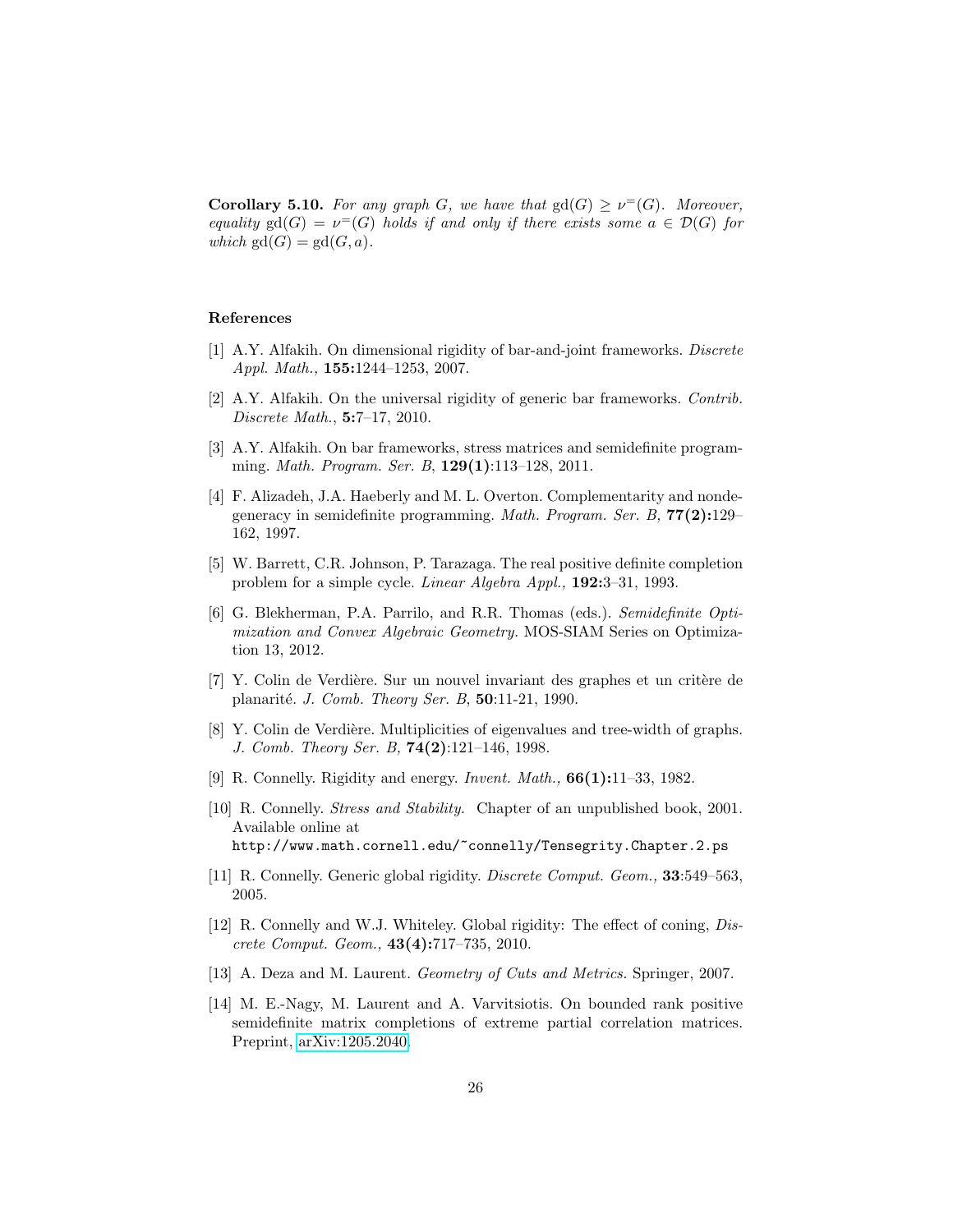- <span id="page-26-14"></span>[15] C. Godsil. The Colin de Verdière Number. Unpublished manuscript. Available online at http://quoll.uwaterloo.ca/mine/Notes/cdv.pdf
- <span id="page-26-4"></span>[16] S.J. Gortler and D. Thurston. Characterizing the universal rigidity of generic frameworks. Preprint, [arXiv:1001.0172.](http://arxiv.org/abs/1001.0172)
- <span id="page-26-0"></span>[17] R. Grone, C.R. Johnson, E.M. S´a and H. Wolkowicz. Positive definite completions of partial Hermitian matrices. Linear Algebra Appl., 58:109–124, 1984.
- <span id="page-26-5"></span>[18] H. van der Holst. Topological and Spectral Graph Characterizations. Ph.D. thesis, University of Amsterdam, 1996.
- <span id="page-26-6"></span>[19] H. van der Holst. Two tree-width-like graph invariants. Combinatorica, 23(4):633–651, 2003.
- <span id="page-26-13"></span>[20] H. van der Holst. Graphs with magnetic Schrödinger operators of low corank. J. Comb. Theory, Ser. B, 84: 311–339, 2002.
- <span id="page-26-11"></span>[21] H. van der Holst, L. Lovász and A. Schrijver. The Colin de Verdière graph parameter. In Graph Theory and Combinatorial Biology (L. Lovász, A. Gyárfás, G. Katona, A. Recski, L. Székely, eds.), János Bolyai Mathematical Society, Budapest, pp. 29–85, 1999.
- <span id="page-26-1"></span>[22] M. Laurent. Polynomial instances of the positive semidefinite and Euclidean distance matrix completion problems. SIAM J. Matrix Anal. A., 22:874-894, 2000.
- <span id="page-26-9"></span>[23] M. Laurent. The real positive semidefinite completion problem for seriesparallel graphs. Linear Algebra Appl., 252:347–366, 1997.
- <span id="page-26-2"></span>[24] M. Laurent and A. Varvitsiotis. The Gram dimension of a graph. In Proceedings of the 2nd International Symposium on Combinatorial Optimization (A.R. Mahjoub et al., Eds.): ISCO 2012, LNCS 7422, pp. 356–367, 2012.
- <span id="page-26-3"></span>[25] M. Laurent and A. Varvitsiotis. A new graph parameter related to bounded rank positive semidefinite matrix completions. Preprint, [arXiv:1204.0734.](http://arxiv.org/abs/1204.0734)
- <span id="page-26-7"></span>[26] C.-K. Li and B.-S. Tam. A note on extreme correlation matrices. SIAM J. Matrix Anal. Appl., 15(3):903–908, 1994.
- <span id="page-26-10"></span>[27] L. Lovász and A. Schrijver. A Borsuk theorem for antipodal links and a spectral characterization of linklessly embeddable graphs. Proceedings Am. Math. Soc., **126**:1275-1285, 1998.
- <span id="page-26-12"></span>[28] L. Lovász and A. Schrijver. On the null space of a Colin de Verdière matrix. Annales de l' institut Fourier, 49(3):1017–1026, 1999.
- <span id="page-26-8"></span>[29] I. Pak and D. Vilenchik. Constructing uniquely realizable graphs. Preprint, 2011. Available online at http://www.math.ucla.edu/~pak/papers/GRP4.pdf